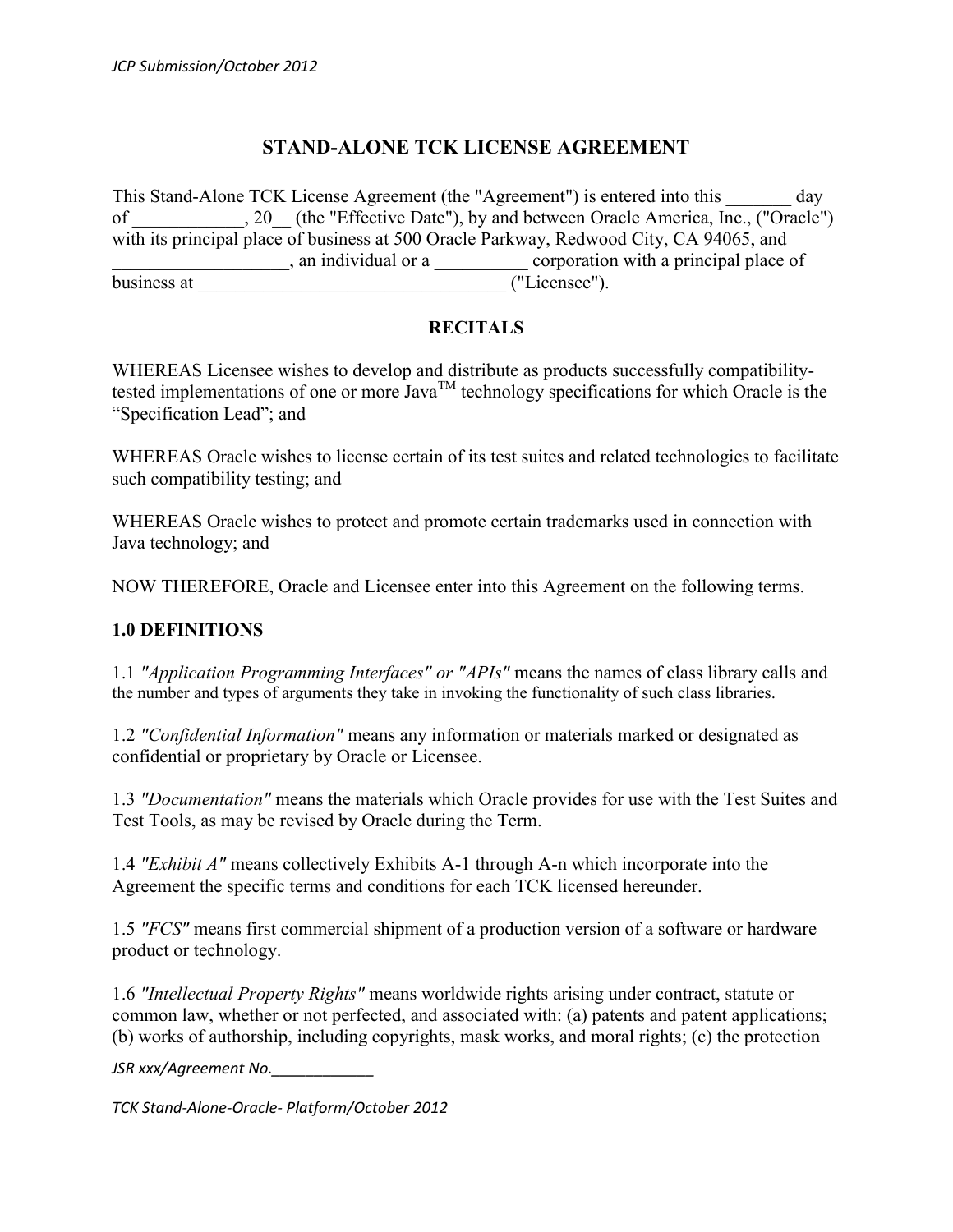of trade and industrial secrets and confidential information; (d) any rights analogous to those set forth herein and any other proprietary rights relating to intangible or intellectual property now existing or later recognized in any jurisdiction (excluding trademarks, service marks, trade names, and trade dress); and (e) divisions, continuations, renewals, reissuances, reexaminations, applications, registrations, and any extensions of the foregoing (as applicable), now existing or hereafter filed, issued or acquired.

1.7 "*Java Specification*" means the written specification for some aspect of the Java technology which is identified in Exhibit A and to which the TCKs licensed hereunder correspond.

1.8 "*Licensor Name Space*" means the public class or interface declarations whose names begin with "java", "javax", "com.sun", "com.oracle" or their equivalents in any subsequent naming convention adopted by Oracle through the Java Community Process, or any recognized successors or replacements thereof.

1.9 *"Product(s)"* means a Licensee product which: (i) fully implements the Java Specification(s) including all its required interfaces and functionality; (ii) does not modify, subset, superset or otherwise extend the Licensor Name Space, or include any public or protected packages, classes, Java interfaces, fields, methods or constructors within the Licensor Name Space other than those required/authorized by the Specification or Specifications being implemented; (iii) passes the TCK (including satisfying the requirements of the applicable TCK Users Guide) for such Specification; and (iv) neither derives from nor includes any of Oracle's source code or binary code materials which implement any portion of the Java Specification, except with an appropriate and separate license from Oracle.

1.10 "*Reference Implementation*" or *"RI"* means the prototype or "proof of concept" implementation of the Java Specification developed and made available for license by or on behalf of Oracle.

1.11 "*Specification License*" means the license offered by Oracle under certain of its Intellectual Property Rights to create an implementation of the Java Specification under certain restrictions and limitations where such implementation neither derives from any of Oracle's source code or binary code materials nor includes any of Oracle's source code or binary code materials which implement any portion of the Java Specification, except with an appropriate and separate license from Oracle.

1.12 *"Oracle License"* means a license agreement for the TCKs from Oracle, whether denominated as a Technology License and Distribution Agreement (TLDA), a master support agreement entered into in conjunction with either an Oracle Community Source License or a TLDA, or a Stand-Alone TCK License Agreement.

1.13 *"Oracle Licensee"* means a third party who is a party in good standing to an Oracle License.

*JSR xxx/Agreement No.\_\_\_\_\_\_\_\_\_\_\_\_*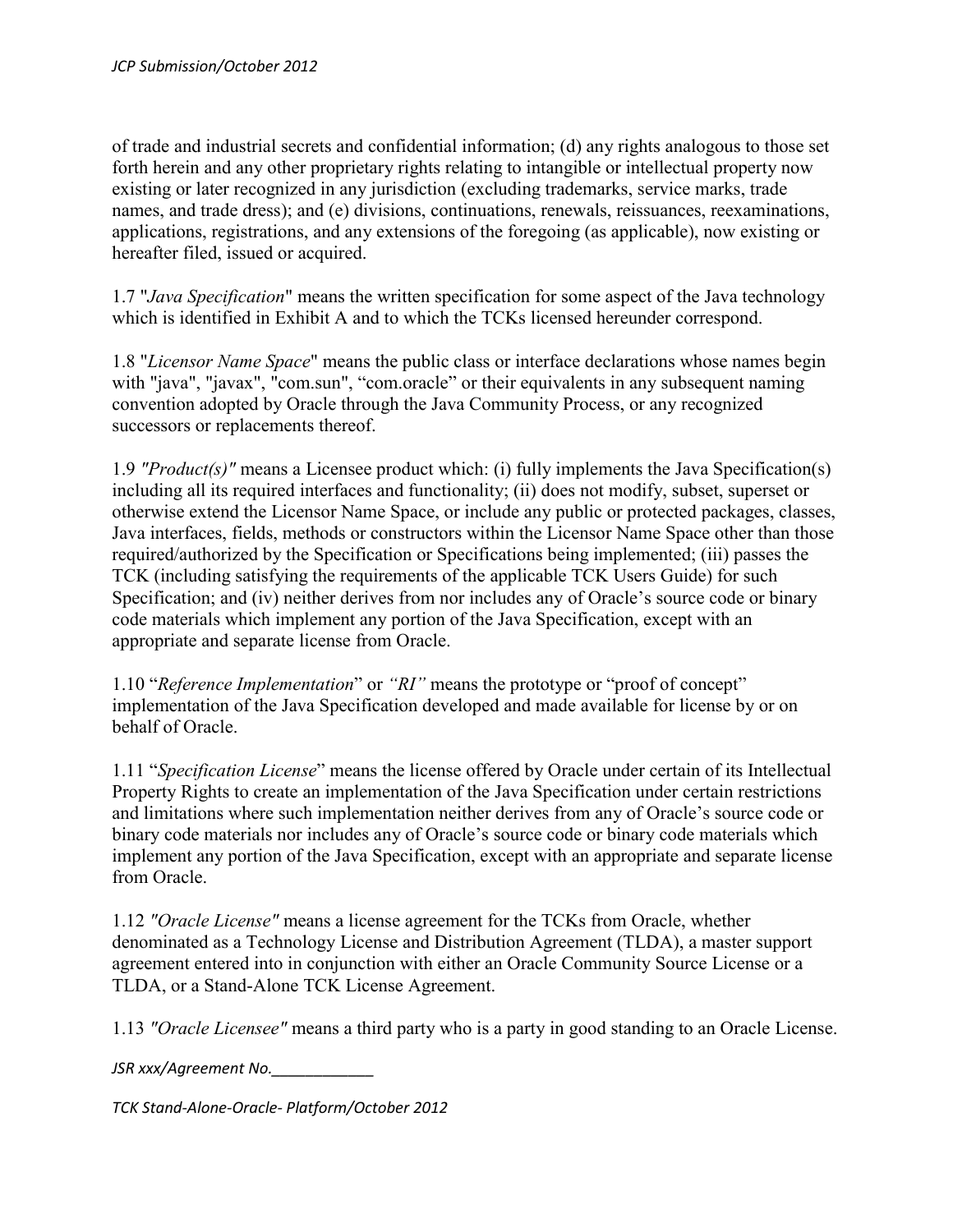1.14 *"Technology Compatibility Kit" or "TCK"* means the Test Suite and related documentation (for example, the TCK Users Guide) associated with the Java Specification identified in Exhibit A as made available to Licensee and as may be revised by Oracle during the Term, that is provided so that an implementer of the Java Specification may determine if its implementation is compliant with the Specification.

1.15 *"Term"* means the term of the Agreement as specified in Section 9.1.

1.16 "*Test Suite*" means the test suites, test harness, and other testing or measurement tools associated with the Java Specification identified in Exhibit A, as made available to Licensee and as may be revised by Oracle during the Term.

1.17 *"Test Reports"* means those reports generated by the TCK with respect to a particular Product which identify only configuration information and the successful status of individual or aggregate test executions.

1.18 *"Test Tools"* means the test harness and other testing or measurement tools, in source or binary code form, as may be revised by Oracle during the Term.

1.19 *"Trademark License"* means a separate agreement, if any, entered into by the parties that specifies the terms and conditions related to the use of trademarks, logos and branding in connection with Products, and if and when executed will be attached hereto for reference as Exhibit B.

1.20 *"Upgrades"* means bug fixes, modifications, variations, and enhancements, to the extent included in a patch or release of the TCK unless otherwise specified in Exhibit A, which Oracle generally licenses as part of the TCK.

## **2.0 LICENSE GRANTS**

## 2.1 **License Grant for the TCK.**

**(a) Limited Grant.** Subject to and conditioned upon Licensee's having accepted and being bound by the Specification License and Licensee's compliance with the restrictions and obligations contained in this Agreement, including in particular Section 2.1(b)(v) below, and except as otherwise set forth in Exhibit A, Oracle hereby grants to Licensee, to the extent of Oracle's Intellectual Property Rights in the TCK(s), a worldwide, non-exclusive, nontransferable, limited license to use the TCK(s) internally and solely for the purpose of developing and testing Products. No license is granted for any other purpose, including any of the activities described in Section 2.1(b).

**(b) Additional Limitations**. Except as otherwise set forth in Exhibit A, Licensee may not:

*JSR xxx/Agreement No.\_\_\_\_\_\_\_\_\_\_\_\_*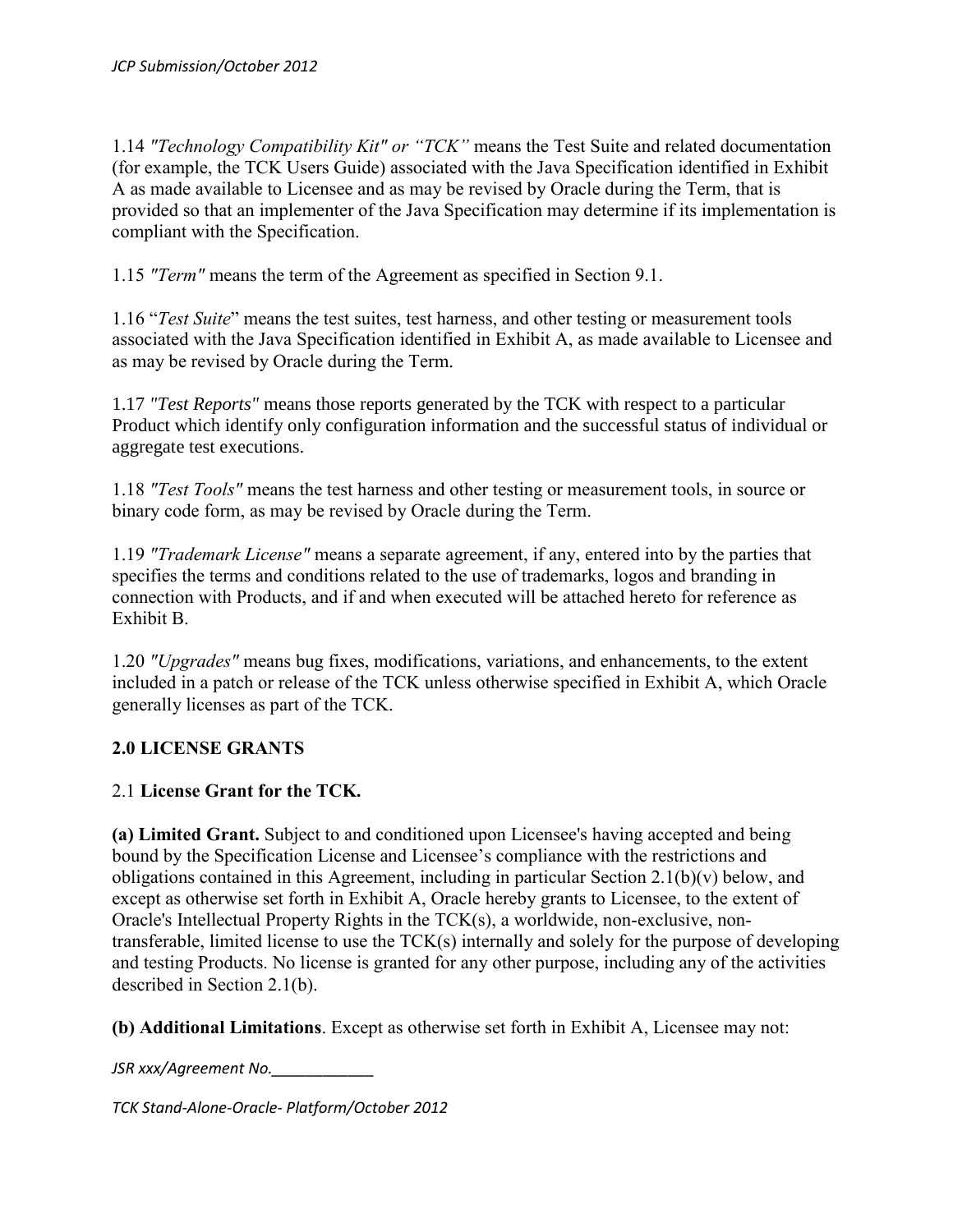- (i) sublicense or distribute the TCK(s) to any third party, except that Licensee may share comments or questions concerning its use or the results of using the TCK (including relevant excerpts of the TCK itself, provided such TCK excerpts are inherently part of such test results); or
- (ii) create derivative works of the  $TCK(s)$ ; or
- (iii) disassemble or decompile binary portions of the Test Suite(s) or Test Tools or otherwise attempt to derive the source code from such portions; or
- (iv) develop other test suites intended to validate compatibility with the Java Specification(s) to which the TCK(s) licensed hereunder corresponds; or
- (v) distribute code which has been tested against the TCK and which implements a substantial portion of the Java Specification unless such code is included in a Product within the meaning of Section 1.9 and unless, for each new release of a Product by Licensee, such Product passes, in accordance with the Documentation (including the TCK Users Guide), the most current TCK applicable to the latest version of the Java Specification and available from Oracle one hundred twenty (120) days before FCS of such version of the Product; provided, however, that if Licensee elects to use a version of the TCK also provided by Oracle that is newer than that which is required under this Section 2.1(b)(v), then Licensee agrees to pass such TCK; or
- (vi) use the TCK to test a third party's product; or
- (vii) use the TCK to make claims of comparative compatibility (for example, a claim either that a Product is "90% compatible" or that the Product is "more compatible" than another implementation of the same Java Specification); provided, however, that with respect to a Product which Licensee has certified in accordance with Section 2.1(d) below, Licensee may disclose Test Reports.

Neither the limited scope of the grant set forth in Section 2.1(a) nor the additional limitations set forth in Section 2.1(b)(v) above shall be understood to require Licensee to include any particular "pass through" requirements in any license it grants concerning the redistribution of a Product with which the TCK licensed hereunder has been used. However, except with respect to downstream products developed and distributed by Licensee's licensees and sublicensees which incorporate, in whole or in part, Licensee's Product **and** themselves satisfy all the other requirements for a Product set forth in Section 1.9 of this Agreement, Licensee may neither: (a) grant or otherwise pass through to its licensees any licenses under Oracle's applicable

*JSR xxx/Agreement No.\_\_\_\_\_\_\_\_\_\_\_\_*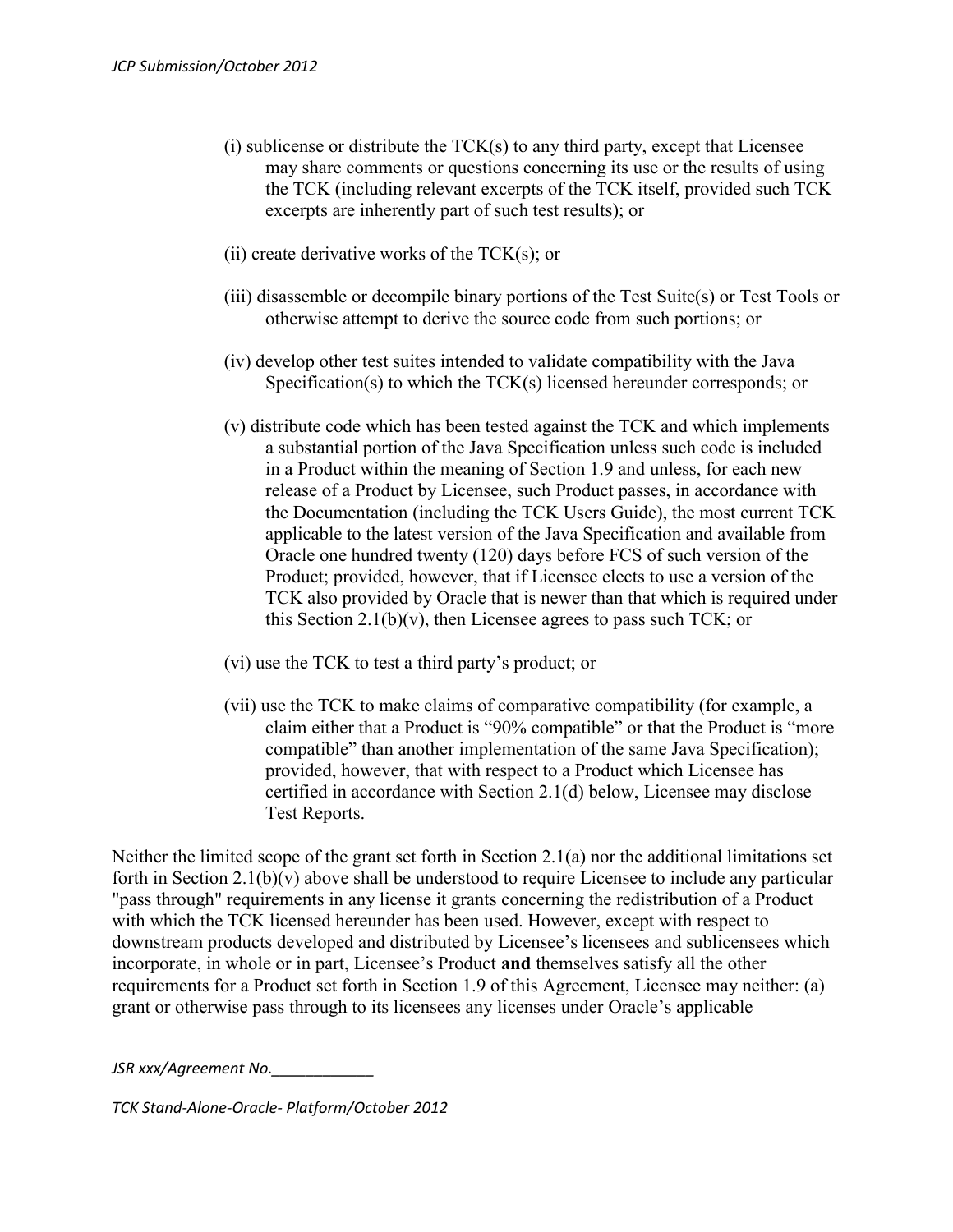intellectual property rights; nor (b) authorize its licensees to make any claims concerning their implementation's compliance with the Specification in question.

**(c) Superseded Releases.** Oracle agrees that under the following circumstances the provisions of Section  $2.1(b)(v)$  above shall not be understood to preclude Licensee from distributing maintenance releases (a new release of a preexisting Product that implements substantially the same core technologies) of a Product that implemented a prior version of the Java Specification ("Initial Product") where such maintenance release implements the same version of the Java Specification implemented by the Initial Product:

> 1. If released before the "Migration Date", such maintenance release passes (in accordance with the Documentation, including the TCK Users Guide) the most current TCK applicable to the version of the Java Specification implemented by the Initial Product and available from Oracle 120 days before FCS of such Product.

2. If released after the "Migration Date":

(i) either Licensee has already released (and continues to make available) a compatible successor Product (per Section 2.1[a],[b] and [d]) that implements the latest available version of the Java Specification implemented by the Initial Product, or Oracle has released and continues to make generally available for license an RI for the latest available version of the Java Specification implemented by the Initial Product; and

(ii) such maintenance releases pass (in accordance with the Documentation, including the TCK Users Guide) the most current TCK applicable to the version of the Java Specification implemented by the Initial Product and available from Oracle 120 days before FCS of such Product.

For the purposes of this Section 2.1(c), "Migration Date" shall mean 120 days after the final release of the latest available version of the Java Specification as described above.

**(d) Testing**. Licensee shall self-certify that its Product passes the applicable TCK as set forth above, if and when the Product in fact does so. Furthermore, upon thirty (30) days written notice by Oracle and no more than two (2) times per calendar year, Licensee shall permit Oracle or its authorized representative to inspect and test any Product which has been self-certified per this subsection (d) to ensure that such Product meets the compatibility and other requirements for a Product as set forth in Section 1.9 above. The reasonable costs of such inspection shall be at Oracle's expense; provided, however, that Licensee shall reimburse Oracle for such costs if the inspection reveals that the Product does not meet such requirements and the deficiencies are not cured within 30 days.

*JSR xxx/Agreement No.\_\_\_\_\_\_\_\_\_\_\_\_*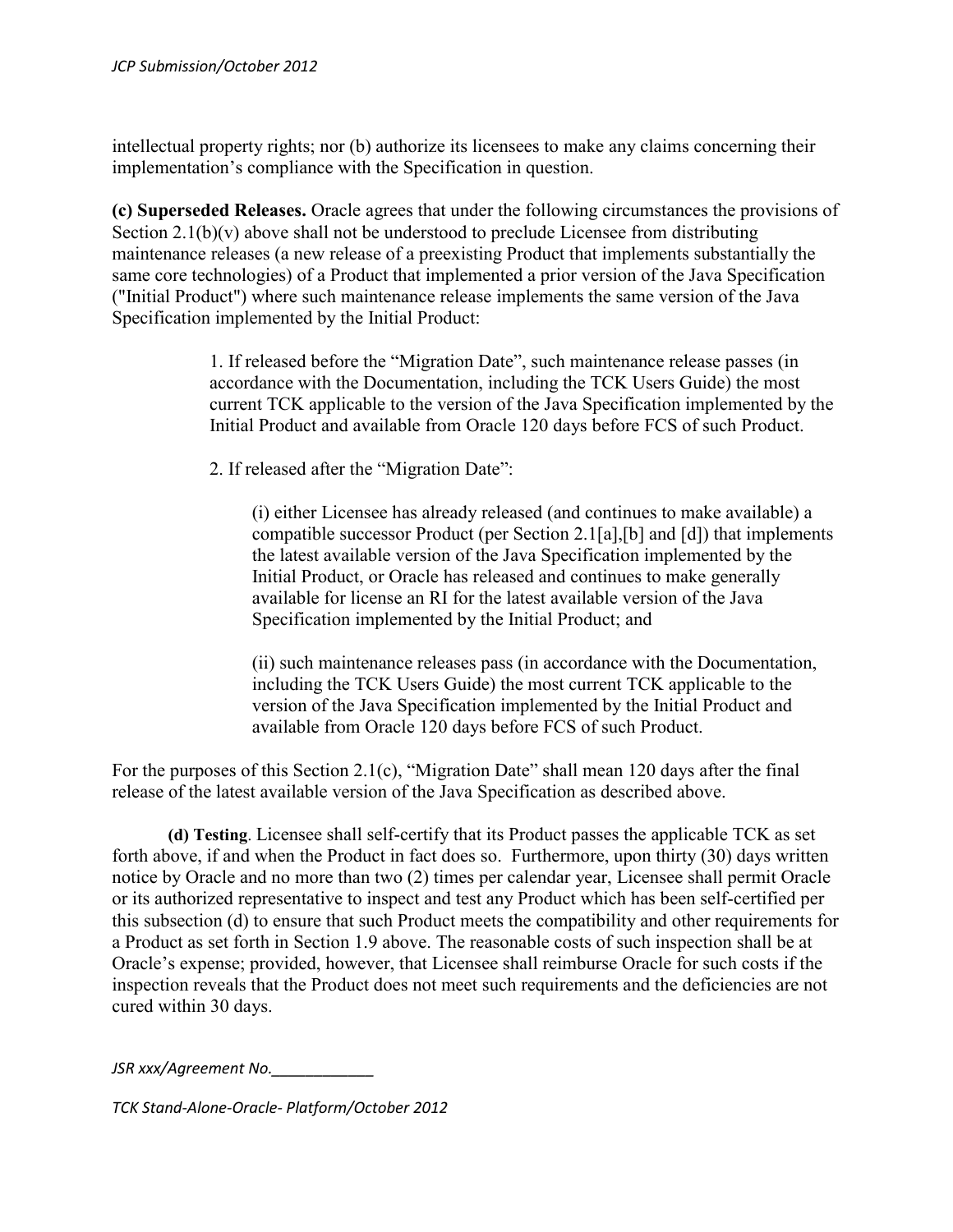Licensee shall self-certify that its Product passes the applicable TCK as set forth above. Upon Oracle's reasonable request, Licensee further agrees to provide to Oracle Licensee's test results that demonstrate that the Product passes the applicable TCK.

*2.2 Proprietary Rights Notices*. Licensee shall not remove any copyright notices, trademark notices or other proprietary legends of Oracle or its suppliers contained on or in the TCK, and shall incorporate such notices in all copies of any TCK. Licensee shall comply with all reasonable requests by Oracle to include additional copyright or other proprietary rights notices of Oracle or third parties from time to time.

2.3 *Branding*. Except as otherwise specified in Exhibit A, Licensee shall include Oracle's compatibility logo trademark(s) specified in Exhibit A on FCS and subsequent versions of Products it distributes, subject to the Trademark License in Exhibit B, to indicate that such Products meet the applicable compatibility requirements specified herein.

2.4 *No Other Grant*. This Agreement does not grant to Licensee any right or license, under any Intellectual Property Rights of Oracle or otherwise, except as expressly provided in this Section 2.0, and no other right or license is to be implied by or inferred from any provision of this Agreement or by the conduct of the parties.

### **3.0 SUPPORT AND UPGRADES**

3.1 *Licensee Support and Upgrades*. Unless otherwise specified in a separate master support agreement executed by Oracle and Licensee, nothing in this Agreement shall obligate Oracle to provide any upgrades, technical support or other assistance concerning the TCK to Licensee or to any distributor or customer of Licensee for its Products.

#### **4.0 CONSIDERATION**

4.1 *Consideration for the License*. As a condition of the grant to use the TCK above, Licensee shall provide the consideration set forth in Exhibit A. Any fee or royalty payments required shall be sent to: Oracle America, Inc., *Software Royalty Accounting Group*, PO Box 10903, Palo Alto CA 94303.

4.2 *Taxes*. All payments required by this Agreement shall be made in United States dollars, are exclusive of taxes, and Licensee agrees to bear and be responsible for the payment of all such taxes, including, but not limited to, all sales, use, rental receipt, personal property or other taxes and their equivalents which may be levied or assessed in connection with this Agreement (excluding only taxes based on Oracle's net income). To the extent Licensee is required by local law to withhold taxes based upon Oracle's income, Licensee may deduct from any payments to Oracle any income tax or tax of a similar nature (including taxes based on net worth) imposed by any government ("Government Income Tax") and actually paid by Licensee for the account of

*JSR xxx/Agreement No.\_\_\_\_\_\_\_\_\_\_\_\_*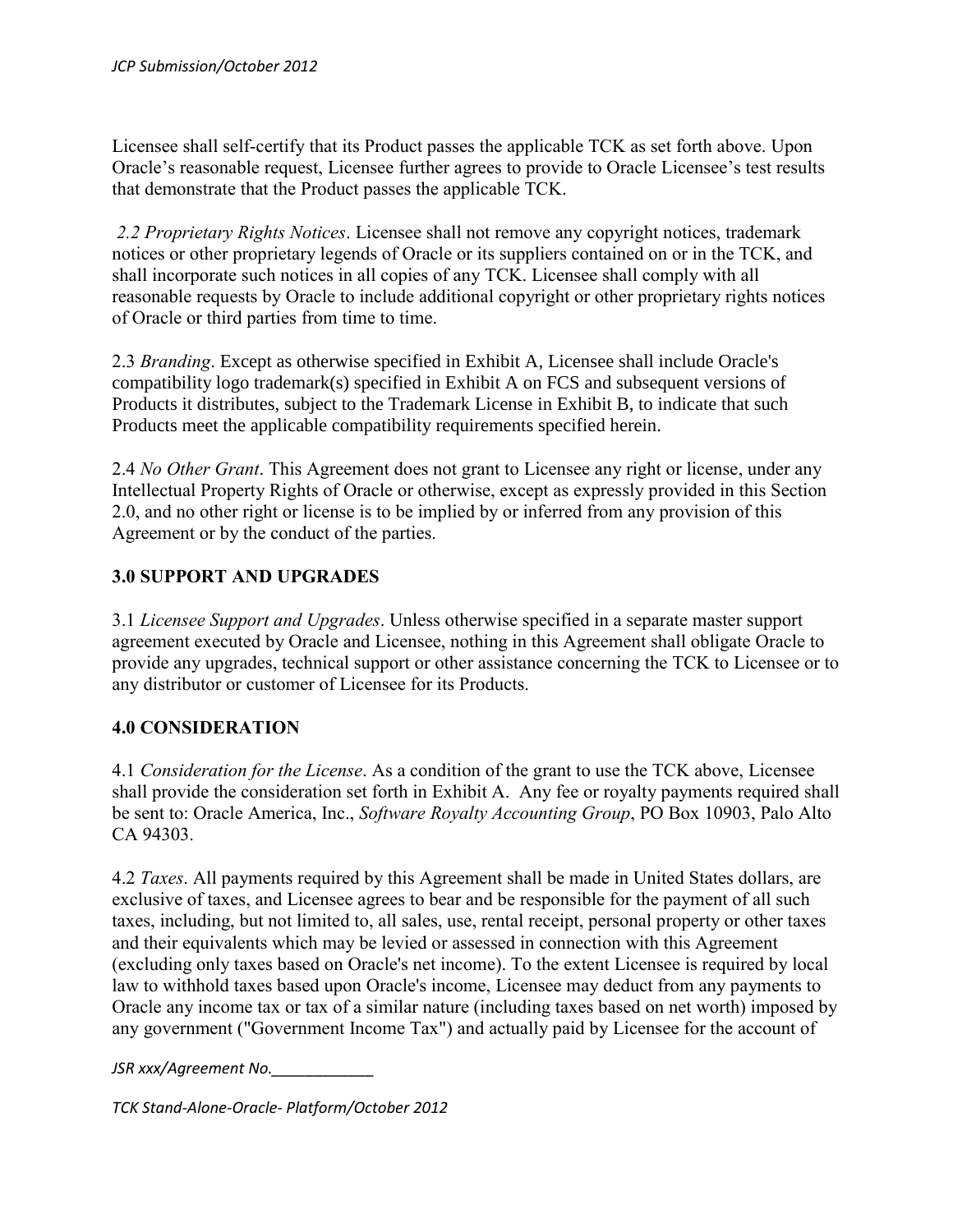Oracle, to the extent such Government Income Tax does not exceed the appropriate withholding amount applicable under relevant tax treaties and qualifies as a creditable foreign tax by the United States government. In the event that Licensee deducts any Government Income Tax from payments owed to Oracle, Licensee shall furnish Oracle with an official tax receipt or other evidence issued by the taxing authority suitable for Oracle to obtain a tax credit in the United States.

## **5.0 LIMITED WARRANTY AND DISCLAIMER**

5.1 ORACLE LICENSES THE TCK ON AN "AS IS" BASIS. ALL REPRESENTATIONS AND WARRANTIES, INCLUDING ANY IMPLIED WARRANTY OF MERCHANTABILITY, FITNESS FOR A PARTICULAR PURPOSE OR NON-INFRINGEMENT ARE HEREBY DISCLAIMED.

5.2 *High Risk Activities*. The TCK is not designed or intended for use in the design, construction, operation or maintenance of any nuclear facility, and Oracle disclaims any express or implied warranty of fitness for such use.

*5.3 Limitation*. The limited warranty set forth in this Section 5.0 is expressly subject to Section 8.0 (Limitation of Liability).

## **6.0 CONFIDENTIAL INFORMATION**

6.1 *Duty of Confidentiality*. Licensee will protect the TCK as Oracle Confidential Information protected under this Section 6.0. A party receiving Confidential Information may not: (i) disclose Confidential Information to any third party, except that such party may exchange comments or questions concerning its use or the results of using the TCK, including relevant excerpts of the TCK, provided such TCK excerpts are inherently part of such results, but not the non-relevant portions of the TCK itself, or (ii) use Confidential Information except for the purpose of developing and testing Products. The receiving party will protect the confidentiality of Confidential Information to the same degree of care, but no less than reasonable care, as such party uses to protect its own Confidential Information. Obligations regarding Confidential Information will expire three (3) years from the date of receipt of the Confidential Information, except for source code, which will be protected by Licensee in perpetuity.

6.2 *Exceptions*. The obligations set forth in this Section 6.0 will not apply to any portion of Confidential Information which a receiving party can demonstrate: (a) through no act or failure to act on the part of the receiving party, is now or hereafter becomes, generally known in the software industry; (b) is hereafter rightfully furnished to the receiving party by a third party without restriction on disclosure; or (c) is independently developed by the receiving party without any use of Confidential Information.

*JSR xxx/Agreement No.\_\_\_\_\_\_\_\_\_\_\_\_*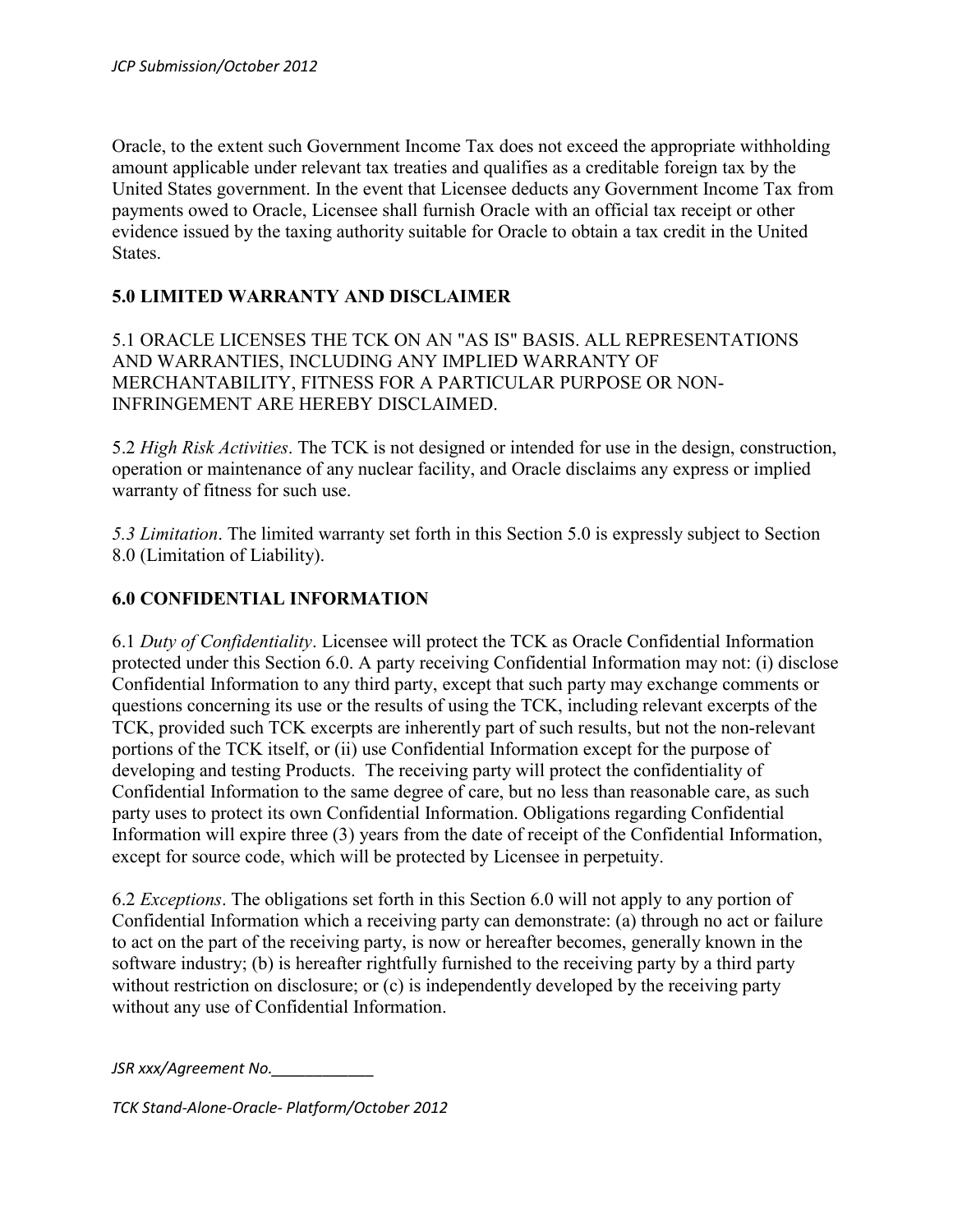### **7.0 LIMITED INDEMNITY**

7.1 *Pre-Release*. The parties acknowledge that the TCK may be in pre-release form and that Oracle shall not be liable for any defects or deficiencies in the TCK or in any Product, process or design created by, with or in connection with the TCK whether or not such defects and/or deficiencies are caused, in whole or in part, by defects or deficiencies in the design or implementation of the TCK. Upon FCS of the TCK by Oracle, Oracle will provide to Licensee a limited indemnity as described in Sections 7.2-7.3 below.

7.2 *By Oracle*. Oracle will defend, at its expense, any legal proceeding brought against Licensee, to the extent it is based on a claim that authorized use of the FCS or subsequent production version(s) of the TCK is an infringement of a third party trade secret or a copyright in a country that is a signatory to the Berne Convention, and will pay all damages awarded by a court of competent jurisdiction, or such settlement amount negotiated by Oracle, attributable to such claim, provided that Licensee: (a) provides written notice of the claim and any such threatened claim promptly to Oracle; (b) gives Oracle sole control of the defense and settlement of the claim; (c) provides to Oracle, at Oracle's expense, all available information, assistance and authority to defend; and (d) has not compromised or settled such proceeding without Oracle's prior written consent.

7.3 *Exclusive Remedies*. Should any FCS TCK or any portion thereof become, or in Oracle's opinion be likely to become, the subject of a claim of infringement for which indemnity is provided under Section 7.2, Oracle shall, in addition to the obligations specified in Section 7.2, as Licensee's sole and exclusive remedy, elect to: (a) obtain for Licensee the right to use such FCS TCK; (b) replace or modify the FCS TCK to become non-infringing; or if alternatives (a) or (b) are not commercially practicable in Oracle's sole discretion, (c) accept the return of the FCS TCK and grant Licensee a refund of any Access Fee, as set for in Exhibit A, as depreciated on a five year straight-line basis.

7.4 *Disclaimer*. THIS SECTION 7.0 STATES THE ENTIRE LIABILITY OF ORACLE WITH RESPECT TO INFRINGEMENT OF ANY INTELLECTUAL PROPERTY RIGHTS BY THE TCK. ORACLE SHALL HAVE NO OTHER LIABILITY WITH RESPECT TO INFRINGEMENT OF INTELLECTUAL PROPERTY RIGHTS OF ANY THIRD PARTY.

7.5 *By Licensee*. Except for claims for which Oracle is obligated to indemnify Licensee under Section 7.2, Licensee shall defend, at Licensee's expense, any and all claims brought against Oracle, and shall pay all damages awarded by a court of competent jurisdiction, or such settlement amount negotiated by Licensee, arising out of or in connection with Licensee's use of the TCK or use, reproduction, development or distribution of Product(s). Licensee's obligation to provide a defense under this Section 7.5 shall arise provided that Oracle: (a) provides notice of the claim promptly to Licensee; (b) gives Licensee sole control of the defense and settlement of the claim; (c) provides to Licensee, at Licensee's expense, all available information, assistance

*JSR xxx/Agreement No.\_\_\_\_\_\_\_\_\_\_\_\_*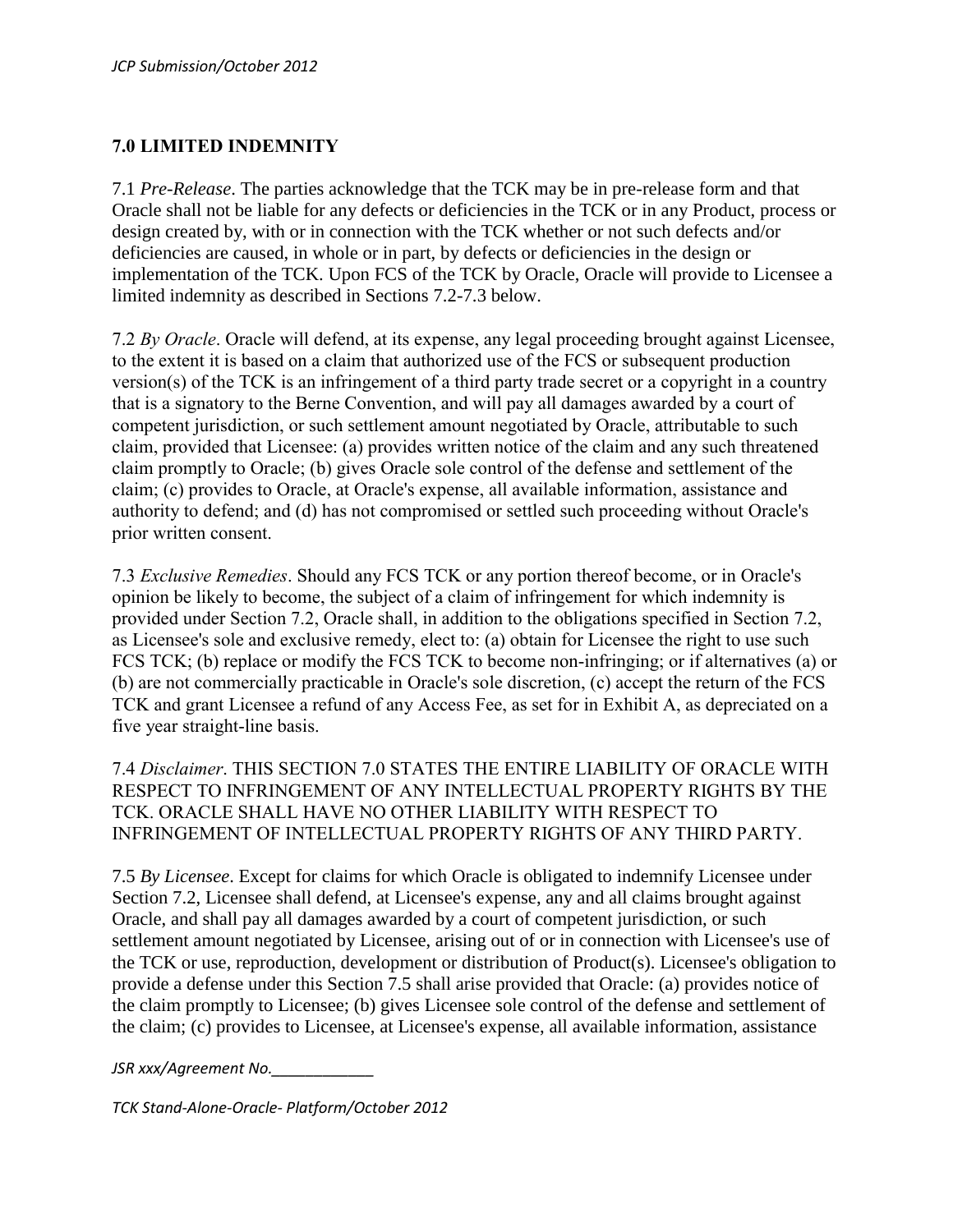and authority to defend; and (d) has not compromised or settled such proceeding without Licensee's prior written consent.

#### **8.0 LIMITATION OF LIABILITY**

Except for express undertakings to indemnify under this Agreement, violation of Oracle's Intellectual Property Rights, or breach of Section 2.0, 4.0 or 6.0: (a) each party's liability to the other for claims relating to this Agreement, whether for breach or in tort, shall be limited to the license fees paid by Licensee for the Technology related to the claims, if any (provided that this limit shall not apply to Licensee's obligation to make payments owed hereunder); (b) IN NO EVENT WILL EITHER PARTY BE LIABLE FOR ANY INDIRECT, INCIDENTAL, SPECIAL, CONSEQUENTIAL OR PUNITIVE DAMAGES IN CONNECTION WITH OR ARISING OUT OF THIS AGREEMENT (INCLUDING LOSS OF PROFITS, USE, DATA, OR OTHER ECONOMIC ADVANTAGE), NO MATTER WHAT THEORY OF LIABILITY, EVEN IF EITHER PARTY HAS BEEN ADVISED OF THE POSSIBILITY OR PROBABILITY OF SUCH DAMAGES AND WHETHER OR NOT SUCH DAMAGES ARE FORSEEABLE; and (c) LIABILITY SHALL BE SO LIMITED AND EXCLUDED, EVEN IF ANY REMEDIES PROVIDED FOR IN THIS AGREEMENT FAIL OF THEIR ESSENTIAL PURPOSE. The provisions of this Section 8.0 allocate the risks under this Agreement between Oracle and Licensee and the parties have relied upon the limitations set forth herein in determining whether to enter into this Agreement.

#### **9.0 TERM AND TERMINATION**

9.1 *Term*. The Term of this Agreement shall begin on the Effective Date and shall continue for the period specified in the applicable Exhibit A (Section II) unless terminated earlier as provided below. Thereafter, the Agreement shall automatically extend for three (3) additional one (1) year periods (each a term), unless either party provides written notice of its desire to terminate the Agreement to the other party at least thirty (30) days prior to the expiration of the then-current term. In addition, termination is permitted: (a) by either party for the other party's breach of this Agreement, upon thirty (30) days written notice to the other party and an opportunity to cure within such thirty (30) day period; or (b) by Oracle upon any action by Licensee alleging that use or distribution of the TCK or an implementation of the Java Specification by Oracle or any of Oracle's licensees of the TCK infringes a patent of Licensee.

9.2 *Effect of Expiration*. Upon the expiration or termination of this Agreement, Licensee shall promptly: (a) return to Oracle all copies of the TCK and other Confidential Information of Oracle (collectively "Oracle Property") in Licensee's possession or control; or (b) permanently destroy or disable all copies of the Oracle Property remaining in Licensee's possession or control, except as specifically permitted in writing by Oracle; and (c) upon Oracle's request, provide Oracle with a written statement certifying that Licensee has complied with the foregoing obligations. All rights and licenses granted to Licensee shall terminate upon such termination;

*JSR xxx/Agreement No.\_\_\_\_\_\_\_\_\_\_\_\_*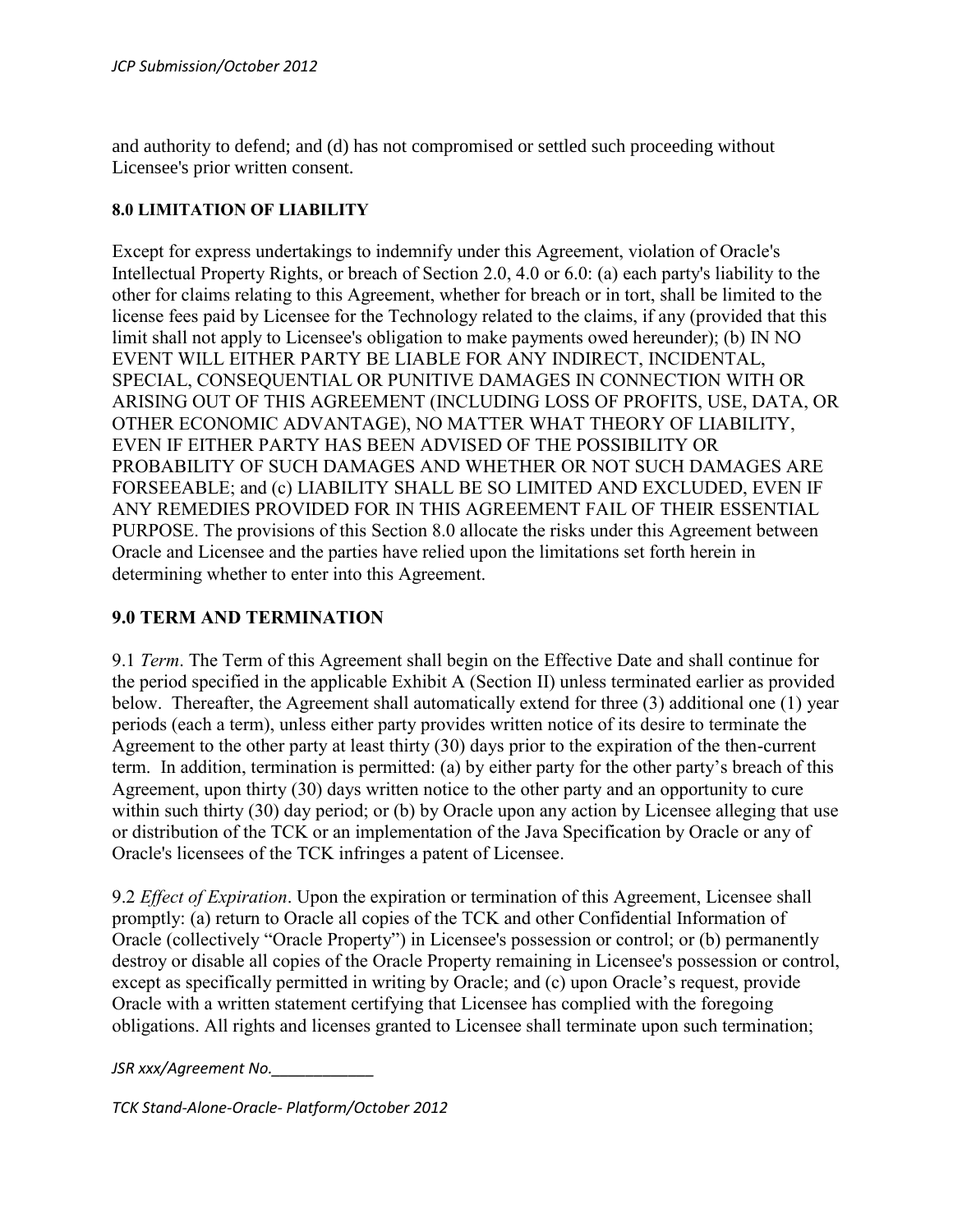provided, however, than in the event of the expiration of this Agreement then Licensee shall be authorized to: (x) distribute Product(s) previously and successfully self-certified against the version of the TCK licensed hereunder at the time of expiration, subject to Licensee's continued compliance with this Agreement including the payment of any applicable fees, and (y) retain one (1) copy of the TCK to support customers having copies of Product(s) distributed by Licensee prior to the expiration hereof. All other rights of Licensee shall terminate upon such expiration.

9.3 *Effect of Termination*. In the event of termination of this Agreement in accordance with Section 9.1 above Licensee shall promptly: (a) return to Oracle all copies of the TCK and other Confidential Information of Oracle (collectively "Oracle Property") in Licensee's possession or control; or (b) permanently destroy or disable all copies of the Oracle Property remaining in Licensee's possession or control, except as specifically permitted in writing by Oracle; and (c) upon Oracle's request, provide Oracle with a written statement certifying that Licensee has complied with the foregoing obligations. All rights and licenses granted to Licensee shall terminate upon such termination.

9.4 *No Liability for Expiration or Lawful Termination*. Neither party shall have the right to recover damages or to indemnification of any nature, whether by way of lost profits, expenditures for promotion, payment for goodwill or otherwise made in connection with the business contemplated by this Agreement, due to the expiration or permitted or lawful termination of this Agreement. EACH PARTY WAIVES AND RELEASES THE OTHER FROM ANY CLAIM TO COMPENSATION OR INDEMNITY FOR TERMINATION OF THE BUSINESS RELATIONSHIP CONTEMPLATED BY THIS AGREEMENT UNLESS TERMINATION IS IN MATERIAL BREACH OF THIS AGREEMENT.

9.5 *Non-Exclusive Rights*. The rights of Oracle under this Section 9.0 are in addition to any other rights and remedies permitted by law or equity under this Agreement.

9.6 *Survival*. The parties' rights and obligations under Sections 4.0, 6.0, 7.0, 8.0, 9.0, and 10.0 shall survive expiration or termination of this Agreement, and in addition Oracle's rights and Licensee's obligations under Section 2.0 shall survive.

9.7 *Irreparable Harm*. Licensee acknowledges that breach of Sections 2.0, 4.0, and 6.0 would cause irreparable harm to Oracle, the extent of which would be difficult to ascertain. Accordingly, Licensee agrees that, in addition to any other available remedies, Oracle shall be entitled to obtain immediate injunctive relief in the event of a breach or threatened breach of such Sections.

## **10.0 MISCELLANEOUS**

*JSR xxx/Agreement No.\_\_\_\_\_\_\_\_\_\_\_\_*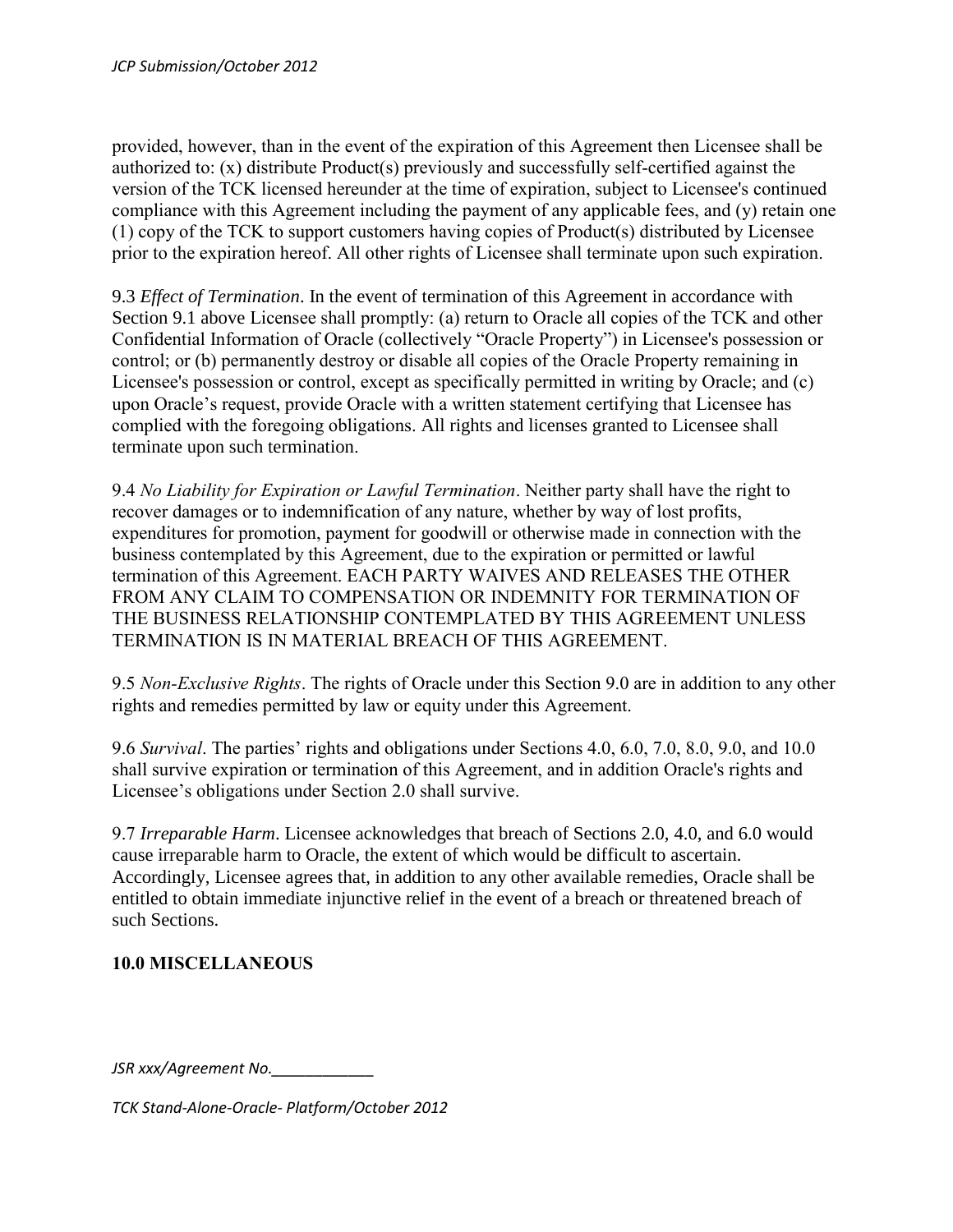10.1 *Notices*. All written notices required by this Agreement must be delivered in person or by means evidenced by a delivery receipt and will be effective upon receipt by the persons at the addresses specified below.

| Oracle:                                                           | Licensee: |
|-------------------------------------------------------------------|-----------|
| <b>Oracle America, Inc.</b>                                       |           |
| 500 Oracle Parkway                                                |           |
| Redwood City, California 94065                                    |           |
| Attn.: Oracle Software VP of Sales<br>cc: Oracle Legal Department | Attn.:    |

Each party shall notify the other party in writing sent to the address above of any changes to the foregoing information.

10.2 *Marketing and Press Announcements*. Licensee's initial press announcement concerning execution of this Agreement must be reviewed and approved by Oracle prior to its release. Licensee hereby authorizes Oracle to include Licensee in a published list of licensees of the specific TCK(s) licensed hereunder. Oracle shall also be authorized to use Licensee's name in advertising, marketing collateral, and customer success stories prepared by or on behalf of Oracle for such TCKs subject to prior approval by Licensee, such approval not to be unreasonably withheld or delayed.

10.3 *Waiver.* Any express waiver or failure to exercise promptly any right under this Agreement will not create a continuing waiver or any expectation of non-enforcement.

10.4 *Partial Invalidity*. If any of the above provisions are held to be in violation of applicable law, void, or unenforceable in any jurisdiction, then such provisions are herewith waived or amended to the extent necessary for the Agreement to be otherwise enforceable in such jurisdiction. However, if in Oracle's opinion deletion or amendment of any provisions of the Agreement by operation of this paragraph unreasonably compromises the rights or increase the liabilities of Oracle or its licensors, Oracle reserves the right to terminate the Agreement.

10.5 *Language*. This Agreement is in the English language only, which language shall be controlling in all respects, and all versions of this Agreement in any other language shall be for accommodation only and shall not be binding on the parties to this Agreement. All communications and notices made or given pursuant to this Agreement, and all documentation and support to be provided, unless otherwise noted, shall be in the English language.

*JSR xxx/Agreement No.\_\_\_\_\_\_\_\_\_\_\_\_*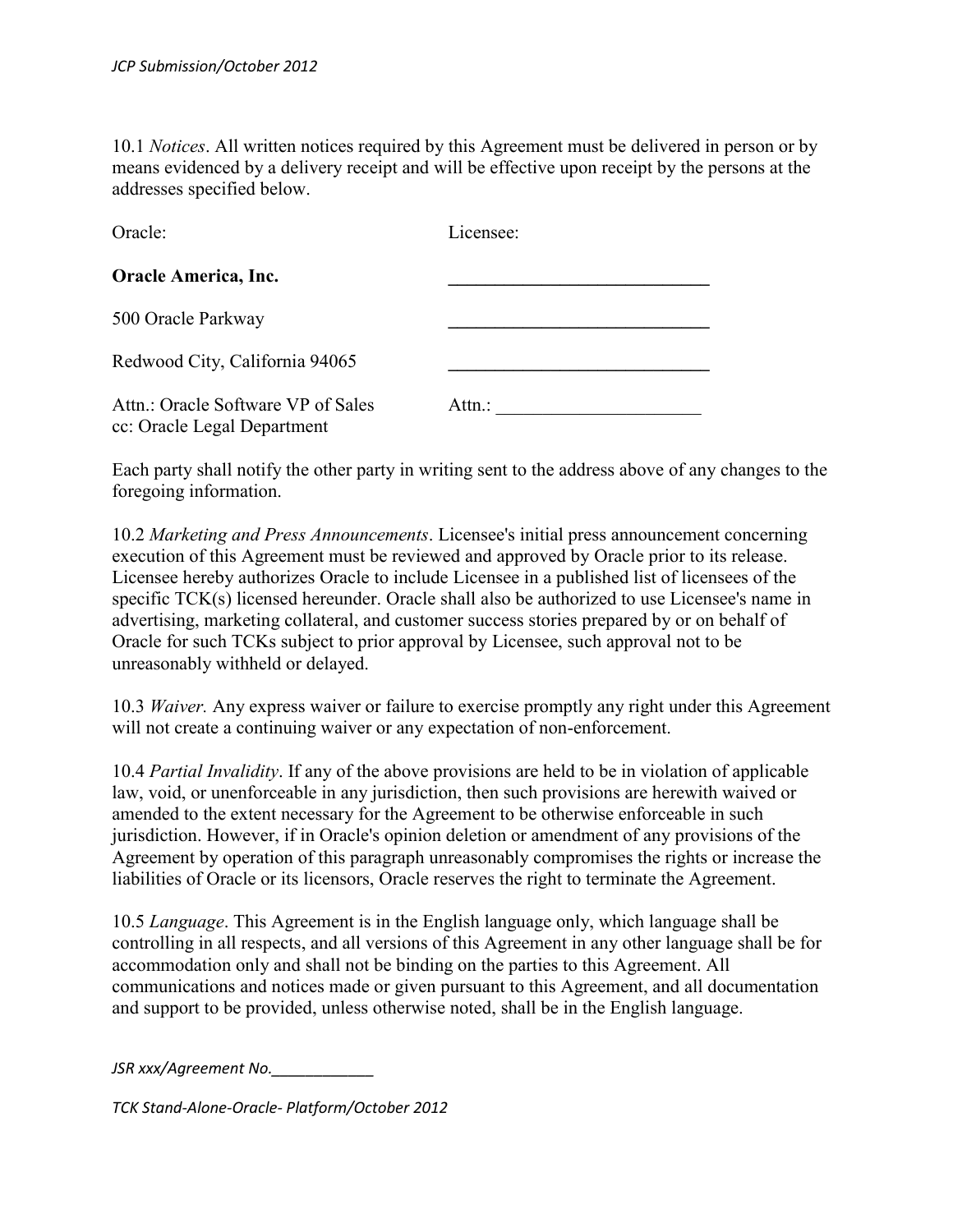10.6 *Governing Law*. This Agreement is made under and shall be governed by and construed under the laws of the State of California and controlling U.S. law. The choice of law rules of any jurisdiction shall not apply. Licensee and Oracle agree that any action arising out of this Agreement shall be brought in the U.S. District Court for the Northern District of California or the California Superior Court, County of San Francisco, or County of Santa Clara, as applicable; and Licensee and Oracle submit exclusively to the personal jurisdiction and venue of such Courts.

10.7 *Compliance with Laws*. TCK, Documentation and Products are subject to United States export laws, including the U.S. Export Administration Act and its associated regulations, and may be subject to export or import laws or regulations in other countries. Licensee agrees to comply strictly with all such laws and regulations including to obtain licenses to export, reexport or import the TCK, Documentation or Products as may be required after delivery of the TCK or Documentation to Licensee. Unless authorized by the United States government, Licensee will not directly or indirectly export or re-export the TCK, Documentation or Products to any embargoed or restricted country identified in the United States export laws, including but not limited to the Export Administration Regulations (15 C.F.R. Parts 730-744). Licensee represents and warrants that it is not identified on any United States Government export exclusion lists. Licensee shall not use the TCK to test Products for nuclear, missile, chemical, or biological weaponry or other weapons of mass destruction to the extent prohibited by United States export laws. Licensee shall make reasonable efforts to notify and inform its employees and/or agents having access to the TCK of Licensee's obligation to comply with the requirements stated in this Section 10.7

10.8 *Disclaimer of Agency*. The relationship created hereby is that of licensor and licensee. This Agreement is not intended to create a relationship such as a partnership, franchise, joint venture, agency, or employment relationship. Neither party may not act in a manner which expresses or implies a relationship other than that of independent contractor, nor bind the other party. Licensee hereby waives the benefit of any laws dealing with the establishment and regulation of franchises.

10.9 *Assignment*. This Agreement may not be assigned or transferred by Licensee without the prior written consent of Oracle. Oracle may assign or transfer this Agreement to another Oracle entity or affiliate.

10.10 *Exhibits*. The following are included herein by reference as integral parts of this Agreement:

- Exhibit A -TCK Specific Terms and Conditions
- Exhibit B –TradeMark License

*JSR xxx/Agreement No.\_\_\_\_\_\_\_\_\_\_\_\_*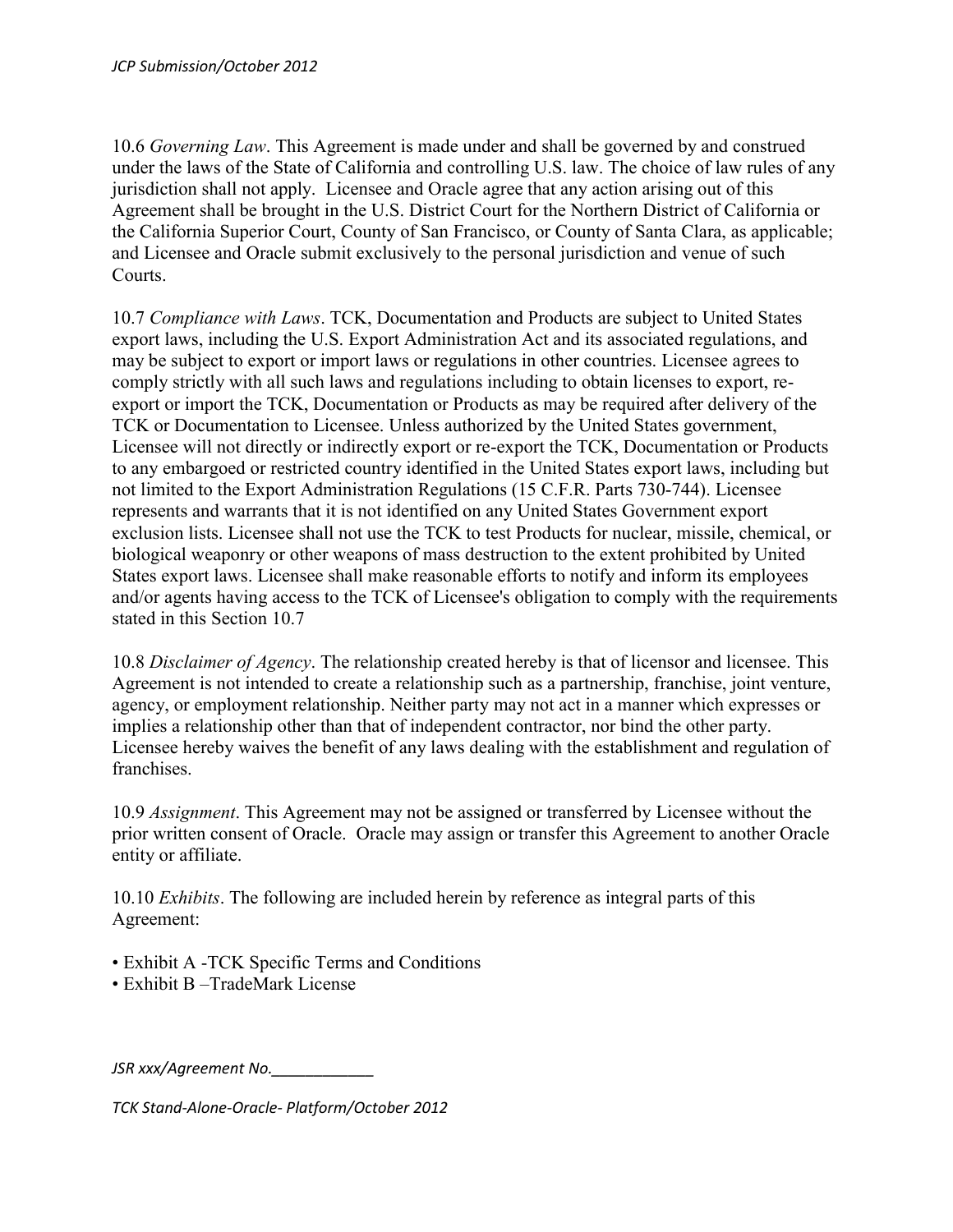To the extent the terms and conditions of any Exhibit are contrary to the terms and conditions of this Agreement, the terms and conditions of such Exhibit shall govern.

10.11 *Complete Understanding*. This Agreement and the Exhibits hereto constitute and express the final, complete and exclusive agreement and understanding between the parties with respect to its subject matter and supersede all prior or contemporaneous communications, representations or agreements, whether written or oral, with respect to the subject matter hereof. No terms of any purchase order or similar document issued by Licensee shall be deemed to add to, delete or modify the terms and conditions of this Agreement. This Agreement may not be modified, amended, rescinded, canceled or waived, in whole or part, except by a written instrument signed by the authorized representatives of the parties.

IN WITNESS WHEREOF, the parties have caused this Agreement to be executed by their duly authorized representatives.

| <b>Oracle America, Inc.</b>     |                               |  |
|---------------------------------|-------------------------------|--|
| By: $\qquad \qquad$             | $\mathbf{By:}\_\_\_\_\_\_\_\$ |  |
| Name: Name:                     |                               |  |
| (Print or Type) (Print or Type) |                               |  |
|                                 | Title:                        |  |
| Date:                           | Date:                         |  |

*JSR xxx/Agreement No.\_\_\_\_\_\_\_\_\_\_\_\_*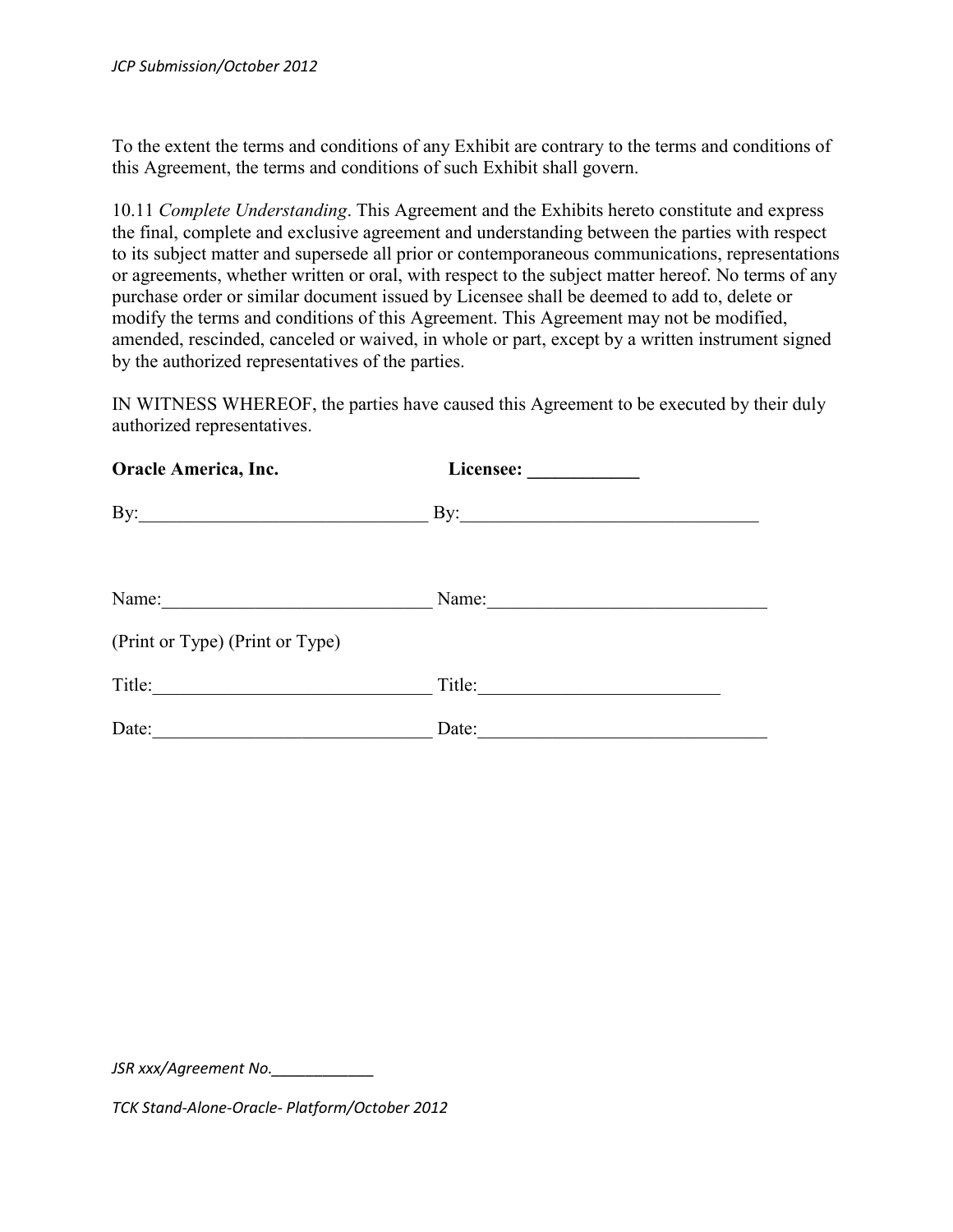## **EXHIBIT A-1**

## **TECHNOLOGY SPECIFIC TERMS AND CONDITIONS**

#### **I. Description of TCK, Test Tools and Documentation**

A. Java Specification: Java<sup>TM</sup> Platform, Micro Edition 8 – CLDC 1.8 (Java ME) (JSR xxx)

B. TCK: Technology Compatibility Kit for JSR xxx

C. Test Tools: JavaTest Harness (included with TCK for JSR xxx)

D. Documentation: JSR xxx TCK User's Guide and Release Notes (README.html)

**II. Term:** Three (3) years

**III. Notice of Status Change:** If Licensee executed this Agreement having the status of a Qualified Not-for-Profit or Qualified Individual, then if and when there is a material change in any factors relevant to determining that status -- for example, that Licensee has come under the effective control of a commercial entity as a result of a change in the membership of Licensee's Board of Directors or equivalent governing body -- Licensee shall notify Oracle of the nature of the change(s). Failure to provide such notice, or the knowing disclosure of inaccurate information to Oracle in response to its reasonable requests (whether an initial application or follow-on requests) for information concerning Licensee's Qualified Not-for-Profit or Individual status, shall be considered a breach of this Agreement.

**IV. Support Options:** Commercial Licensees, Qualified Not-for-Profits and Qualified Individuals may purchase basic TCK support from Oracle at an additional charge.

#### **V. Consideration**

Access:

A. For Commercial Licensees: Access Fee of \$50,000 for the initial three (3) year term. Thereafter, and subject to Section 9 of the Agreement, the Agreement shall automatically extend for three (3) additional one (1) year periods (each a term) at no fee, unless either party provides written notice of its desire to terminate the Agreement to the other party at least thirty (30) days prior to the expiration of the then-current term.

Oracle shall have no obligation to deliver or make available the TCK until the Access Fees are received by Oracle.

*JSR xxx/Agreement No.\_\_\_\_\_\_\_\_\_\_\_\_*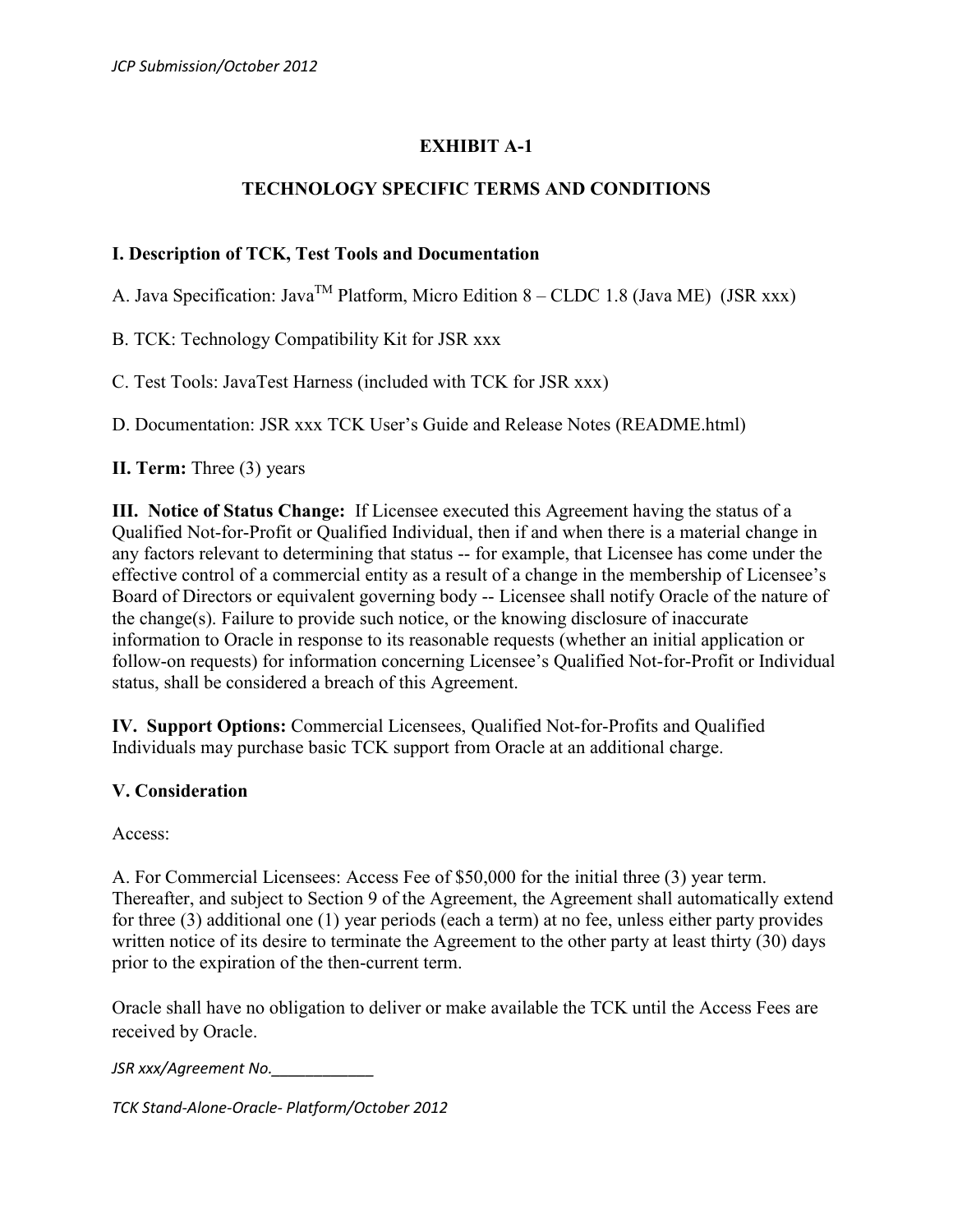B. For Qualified Not-for-Profits and Qualified Individuals: \$0.

Distribution:

*No Royalty Option***:** Any Product(s) distributed to any third party by Licensees who are Qualified Not-for-Profits or Qualified Individuals, for which no royalty is paid, must be licensed to such third party under the General Public License version 2.0 (GPLv2). Such Licensees must comply with all terms of the GPLv2 in making such distributions.

*Royalty Option*: Licensees who are not Qualified Not-for-Profits or Qualified Individuals shall pay Oracle a royalty as stated below for each distributed Product which implements the Java<sup>TM</sup> Platform, Micro Edition 8 – CLDC, version 1.8 specification. (Oracle reserves the right to further discount the following fees, at its discretion, based upon factors such as the type and power of the chip, and the volume of units distributed.)

Maximum Per-Core Royalty of US\$300

Maximum Per-Core Price for an ARM7 chip of US\$0.60

These fees may be embodied in a separate royalty-bearing agreement with Oracle which would cover fees for this TCK.

In the event that Licensee is subject to a TCK license for a JSR that Oracle has deemed to be "Related" to this JSR, for each distributed Product that is compliant with Related JSRs, such distributed Product will be subject to only a single royalty payment for the TCK licenses to the Related JSRs. Such single royalty payment rate shall be equal to the highest royalty rate of the TCK licenses for the applicable Related JSRs.

Change in Status. If Licensee entered into this Agreement as a Qualified Not-for-Profit or Qualified Individual but at any subsequent time fails to satisfy any of the conditions that give rise to that status ("Conversion Date"), then Licensee shall pay to Oracle any other fees that come due pursuant to this Exhibit A for parties that are not Qualified Not-for-Profits or Qualified Individuals. For the avoidance of doubt, no such fees shall be due if Licensee entered into this Agreement as a Qualified Individual and terminates this Agreement before the Conversion Date.

For the purposes of this Agreement, and so long as not inconsistent with any requirements established pursuant to the Java Community Process:

"*Qualified Not-for-Profit*" means a legally organized not-for-profit entity (such as, but not limited to, a "501[c][(3]" corporation) that is not owned or effectively controlled, based on prevailing standards of law in the applicable jurisdiction, by a commercial interest, that uses the TCK for the purpose of developing and distributing a compatible, non-commercial, independent

*JSR xxx/Agreement No.\_\_\_\_\_\_\_\_\_\_\_\_*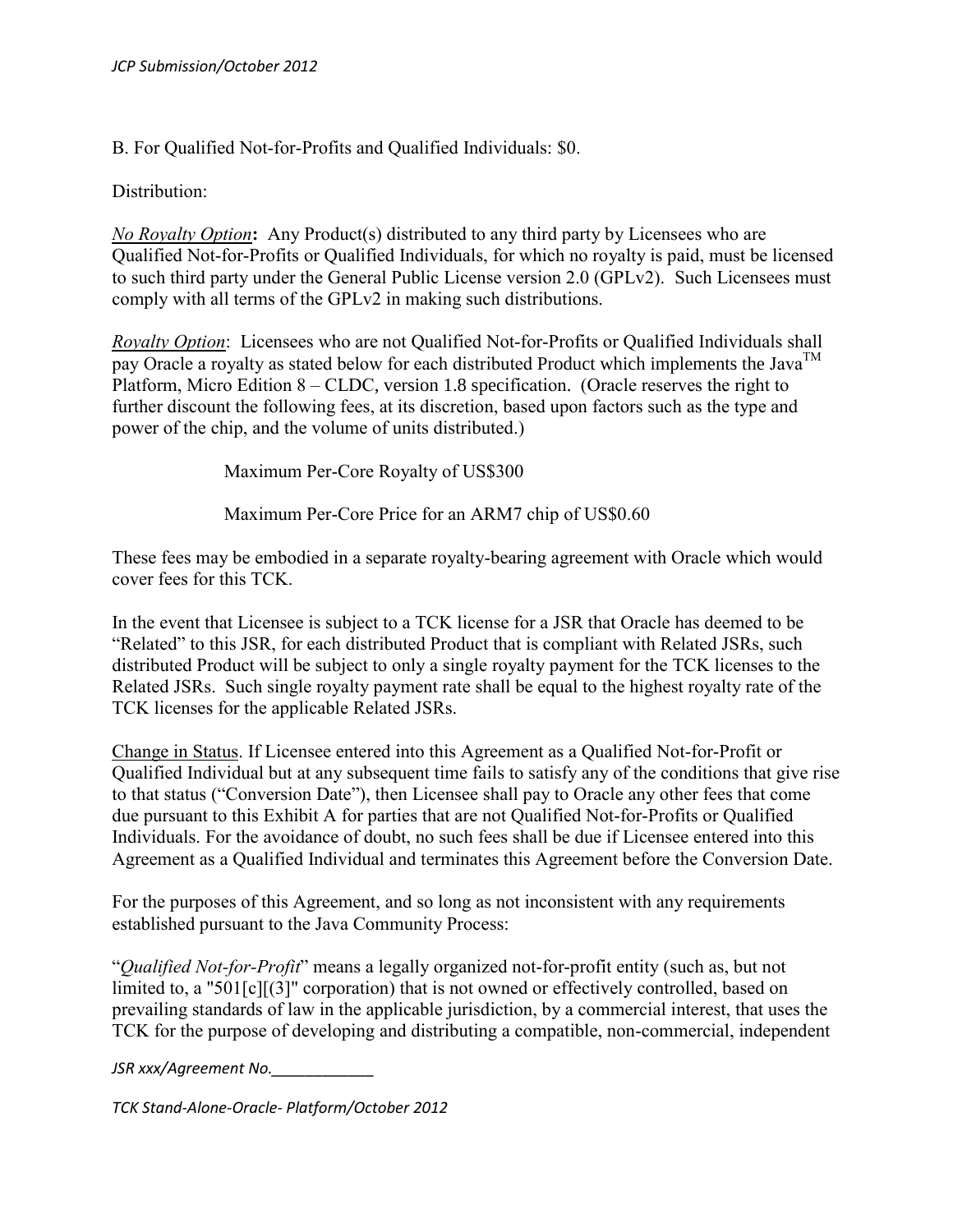implementation of a Specification, and that has established to the satisfaction of Oracle, in its reasonable discretion, that such entity is ready to begin testing its credible implementation of the Java Specification in question.

"*Qualified Individual*" means an individual not acting for or on behalf of a legally organized entity that uses the TCK for the purpose of developing and distributing a compatible, noncommercial, independent implementation of a Specification, and that has established to the satisfaction of Oracle, in its reasonable discretion, that such individual is ready to begin testing its credible implementation of the Java Specification in question.

"*non-commercial implementation*" means an implementation by Licensee or derived from Licensee's implementation that is not used for strategic gain or advantage against Oracle and/or an implementation by Licensee that is not used for direct or indirect commercial gain.

#### **VI. Trademarks**



*JSR xxx/Agreement No.\_\_\_\_\_\_\_\_\_\_\_\_*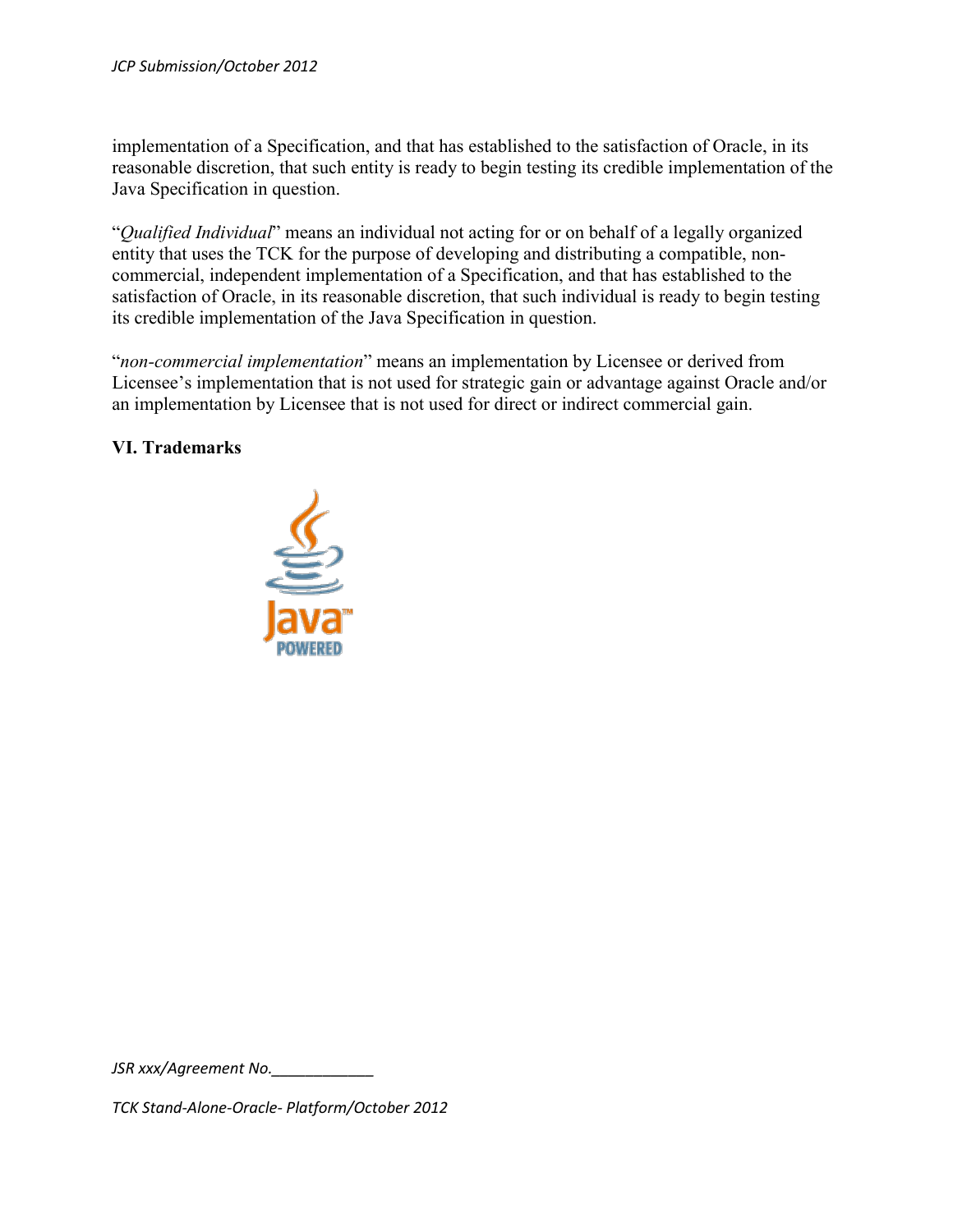## **EXHIBIT B TRADEMARK LICENSE AGREEMENT**

#### **TRADEMARK LICENSE**

This Trademark License (the "License") is entered into this day of \_\_\_\_\_\_\_\_\_\_\_\_\_\_\_\_\_, \_\_\_\_\_ (the "Effective Date") between Oracle America, Inc. (successor in interest to Sun Microsystems, Inc.), a Delaware corporation with its principal place of business at 500 Oracle Parkway, Redwood Shores, California 94065, USA ("Oracle") and  $\Box$ , a  $\Box$  corporation with a principal place of business at  $\overline{a}$ 

\_\_\_\_\_\_\_\_\_\_\_\_\_\_\_\_\_\_\_\_\_\_\_\_\_\_\_\_\_\_\_\_\_\_\_\_\_\_\_\_\_\_\_\_\_\_\_\_\_\_\_\_("Licensee").

This License is executed concurrently with or subsequent to Licensee's entering into a Stand-Alone TCK License Agreement, or TCK License Agreement For JSR as amended ("SATCK") with Oracle. The terms and conditions of this License shall supersede any inconsistent or conflicting terms and conditions in the SATCK. Capitalized terms not defined herein shall have the meaning specified in the SATCK.

WHEREAS Oracle is the owner of all right, title and interest in the Technology Compliance Logos;

WHEREAS Oracle wishes to promote and protect the Technology Compliance Logos in connection with the corresponding Technologies, as defined in the SATCK, while maintaining compatibility of products incorporating an implementation of a Java Specification;

WHEREAS Licensee wishes to license a Technology Compliance Logo from Oracle for use in association with products incorporating an implementation of the corresponding Java Specification;

WHEREAS Licensee has entered into a SATCK with Oracle, pursuant to which Licensee may have an obligation to use a Technology Compliance Logo; and

WHEREAS Oracle is willing to permit Licensee to use the Technology Compliance Logo under the terms and conditions set forth in this License;

*JSR xxx/Agreement No.\_\_\_\_\_\_\_\_\_\_\_\_* NOW THEREFORE, Oracle and Licensee enter into this License on the following terms.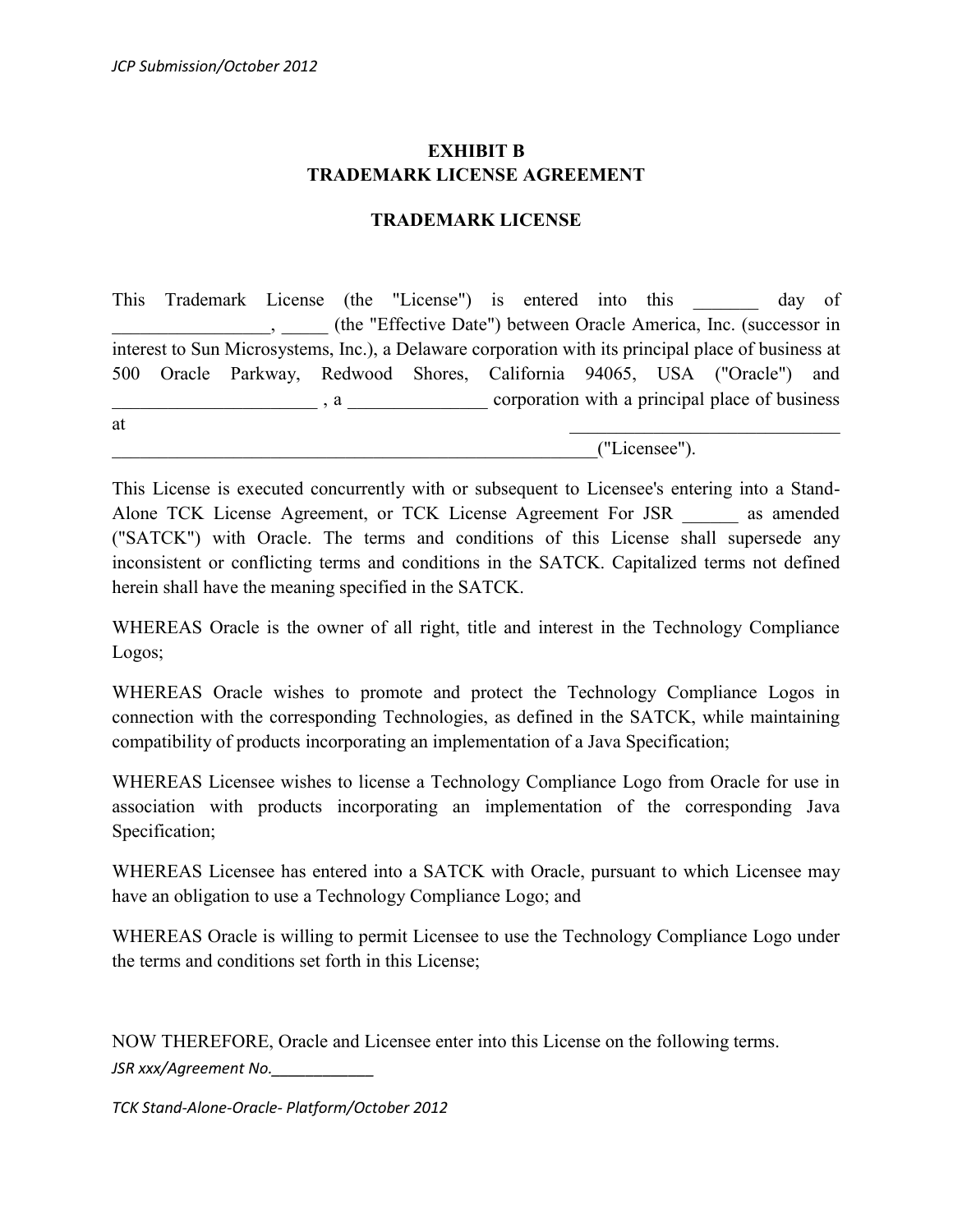#### **1.0 DEFINITIONS.**

1.1 *"FCS"* means first commercial shipment of a production version of a software or hardware product or technology.

1.2 *"For Java Tagline"* means the words "For Java" and no other Oracle trademarks.

1.3 *"Java Licensee Logo"* means the particular Oracle Trademark set forth in Attachment B hereto and provided by Oracle to Licensee for non-Product use pursuant to the terms of this License. Oracle may revise the Java Licensee Logo from time to time during the Term.

1.4 *"Java Logo(s)"* means collectively the Technology Compliance Logo(s) and Java Licensee Logo.

1.5 *"Java Trademark Guidelines"* means the graphics standards and usage guidelines provided by Oracle together with the then-current *Third Party Usage Guidelines for Oracle Trademarks* and *Third Party Usage Guidelines for Oracle Logos* (currently located at http://www.oracle.com/us/legal/third-party-trademarks/index.html)*S*, as may be revised by Oracle during the Term, and which are incorporated by reference into this License.

1.6 *"Notice"* means the form of notice specified in Section 7.1 of this License.

1.7 *"Oracle Trademarks"* means Oracle's ORACLE, JAVA, trademarks and logos, including without limitation JAVA, JAVA COMPATIBLE, the Java Compatible logo, JAVA POWERED, the Java Powered logo, the Coffee Cup logo, the For Java Tagline and the Java Logos, whether now in use or adopted in the future.

1.8 *"Term"* means the term of this License as specified in Section 6.1.

1.9 *"Technology Compliance Logo(s)"* means the particular Oracle Trademark(s) set forth in Attachment A hereto provided by Oracle to Licensee to be used by Licensee to indicate that Licensee's Product incorporating the applicable Technology (as denoted in Attachment A) meets the applicable compatibility and other requirements specified in the SATCK. Oracle may revise the Technology Compliance Logo(s) from time to time during the Term.

## **2.0 TRADEMARKS.**

*JSR xxx/Agreement No.\_\_\_\_\_\_\_\_\_\_\_\_*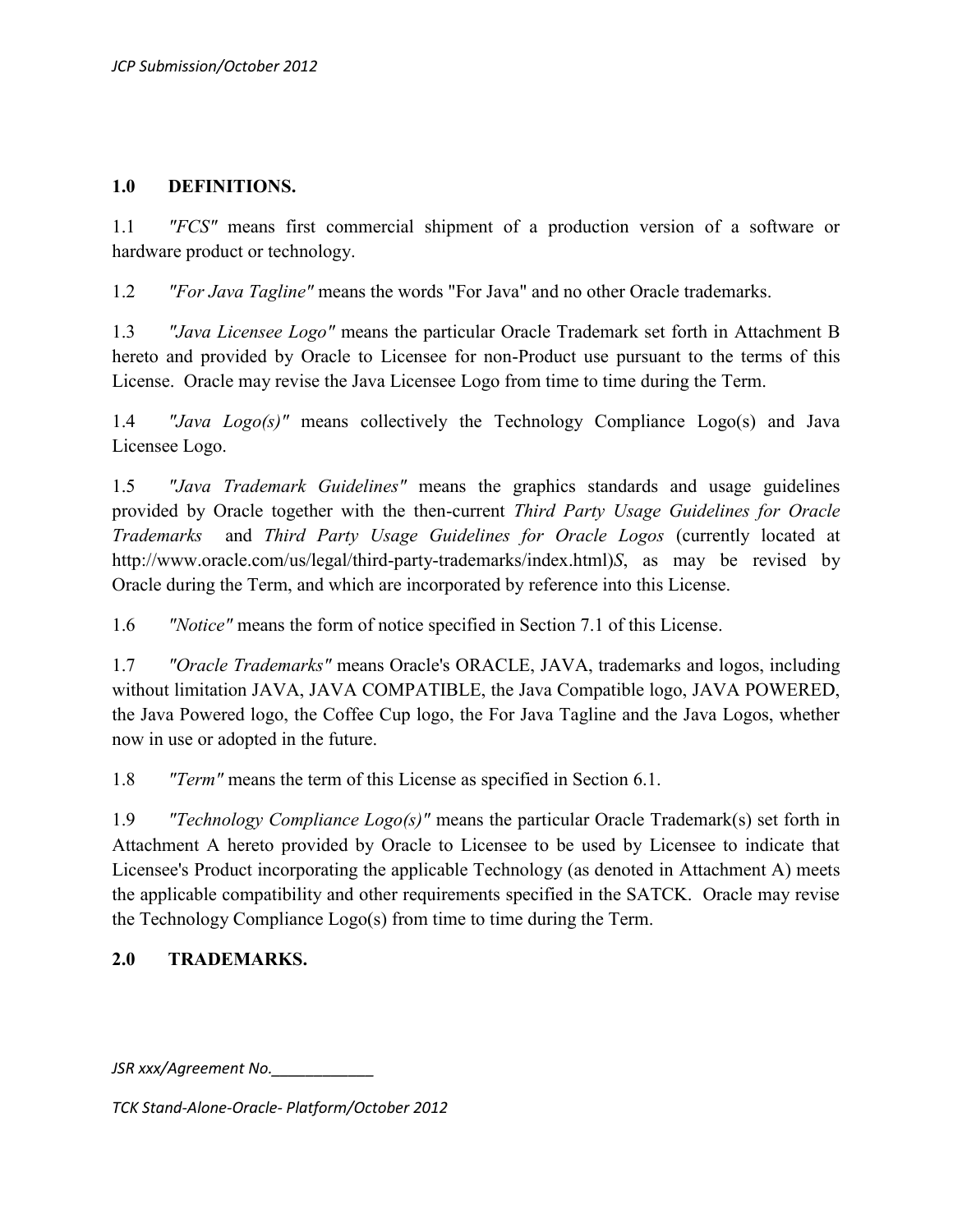2.1 Grant to Licensee. Subject to and conditioned upon Licensee's compliance with all restrictions set forth in the SATCK and this License, Oracle grants to Licensee a worldwide, non-exclusive, non-sublicensable, non-transferable, license to:

a. *Technology Compliance Logo(s)*: use the appropriate Technology Compliance Logo provided by Oracle only in connection with the marketing, advertising, distribution and/or sale of each Product that implements the corresponding Java Specification and that fully meets the requirements of Section 2.6 below;

b. *Java Licensee logo*: use the Java Licensee logo on marketing material, trade show material and collateral, whether or not in connection with a specific Licensee Product, to advertise that Licensee is a current SATCK licensee, provided that the Java Licensee logo may not be used on any Product (including media or electronic versions), Product packaging or Product documentation or other items that accompany Licensee's shipping containers;

c. *For Java Tagline*: use the For Java Tagline in conjunction with, and immediately following, the name(s) of each Product that fully meets the requirements of Section 2.6 below; and

d. *No Other Rights*. Licensee is granted no other right, title or interest in or license to the Java Logo(s), the For Java Tagline, or any other Oracle Trademark for any purpose, and is specifically granted no right to sublicense the Java Logo(s), the For Java Tagline, or any other Oracle Trademarks.

e. *No Limitation on Use*. Subject only to the rights specifically granted to Licensee hereunder, nothing contained in the License shall be construed to limit or restrict, in any way or manner any right of Oracle to encumber, transfer, license, access, reference or practice any Oracle Trademark in any way for any purpose or use, including without limitation, Oracle's use, licensing and/or registration of Oracle Trademarks anywhere in the world for any purpose.

f. *Amendment/Replacement of Java Logo(s)*. Oracle reserves the right to amend the Technology Compliance Logo(s) and/or the Java Licensee logo or to replace them with different logos. Upon Notice from Oracle, Licensee shall cease use of the amended or replaced Java Logo(s) as quickly as reasonably possible on Product and all material associated with Product. In addition, Licensee shall not affix the amended or replaced Java Logo(s) to new Product not yet being manufactured, or to materials associated with such new Product, but instead shall use the replacement logo(s) supplied by Oracle.

*JSR xxx/Agreement No.\_\_\_\_\_\_\_\_\_\_\_\_* 2.2 Territory Reduction. Oracle may modify the license grant specified in Section 2.1 above to eliminate any jurisdiction from this License if Oracle reasonably determines that use or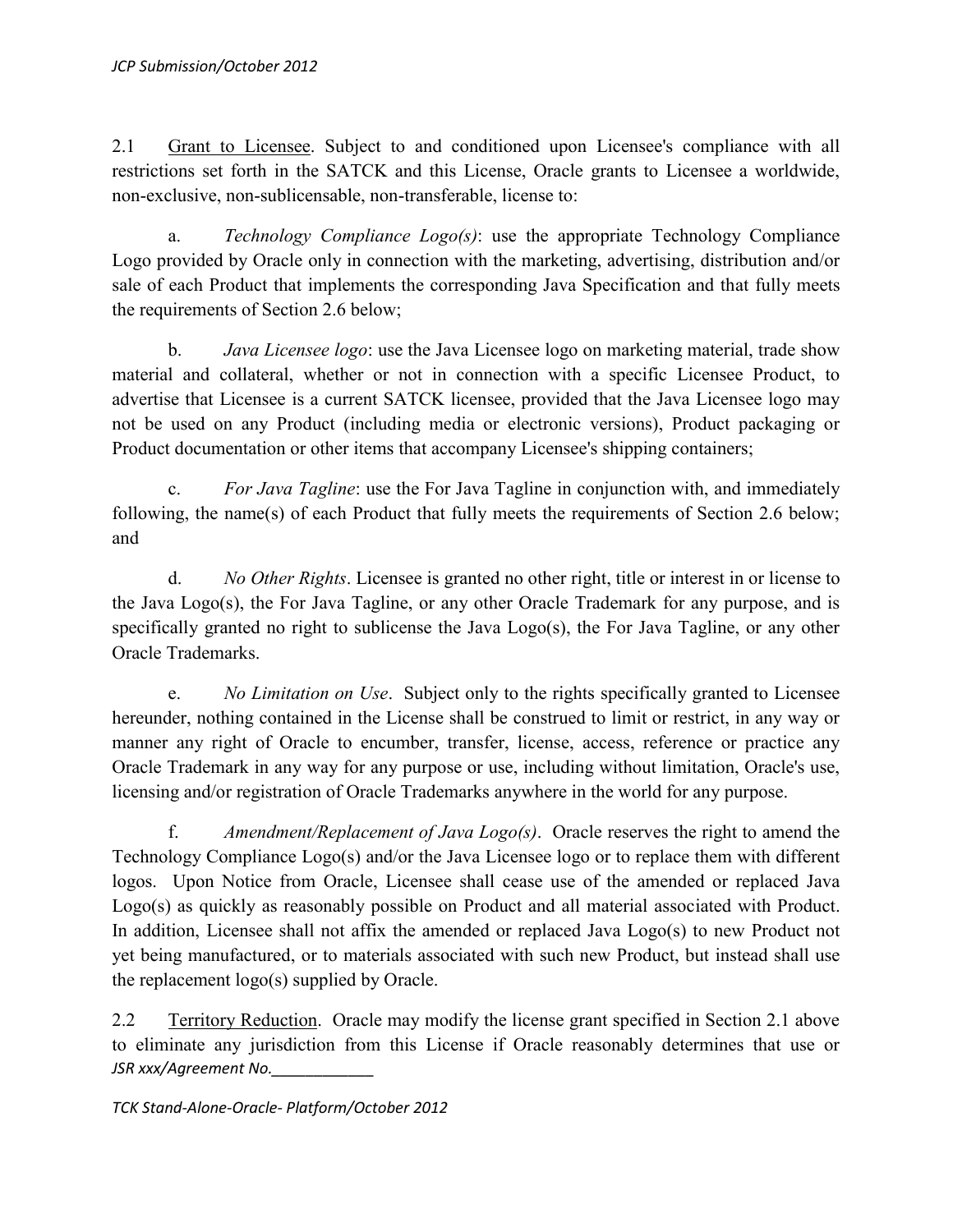continued use of the Java Logo(s) in such jurisdiction may subject Oracle or any third party to legal liability, or may jeopardize Oracle's rights in the Java Logo(s) or any other Oracle Trademark in that or any other jurisdiction. In such event, as quickly as possibly but in no event later than sixty (60) calendar days after receipt of Notice from Oracle, or such earlier date as required by court or judicial order, Licensee shall cease all use of the Java Logo(s) in such jurisdiction.

2.3 [Intentionally left blank].

2.4 Ownership of Oracle Trademarks. As between Oracle and Licensee, Licensee acknowledges and agrees that Oracle is the sole owner worldwide of all right, title and interest in and to the Oracle Trademarks and all goodwill associated with the Oracle Trademarks, for use on and in connection with computer hardware, software, peripherals, technologies, services and other related goods and services. Licensee shall not (a) challenge Oracle's ownership or use of Oracle Trademarks; (b) attempt to register any Oracle Trademarks, or any mark or logo substantially similar thereto; (c) remove, alter, or add to any Oracle Trademarks; (d) except as otherwise expressly set forth herein, co-brand or co-logo its products with any Oracle Trademarks; or (e) incorporate any Oracle Trademarks into Licensee's trademarks, product names, service marks, company names, domain names, or any other similar designations. If at any time, Licensee acquires any rights in, or trademark registrations or applications for, the Java Logo(s) or any other Oracle Trademarks by operation of law or otherwise in any jurisdiction, Licensee will immediately upon request by Oracle and at no expense to Oracle, assign such rights, registrations, or applications to Oracle, along with any and all associated goodwill. Licensee's use of the Java Logo(s) and/or the For Java Tagline inures solely to Oracle's benefit.

2.5 Further Assurances. Licensee shall assist Oracle to the extent reasonably necessary to protect and maintain the Java Logo(s) worldwide, including, but not limited to, giving prompt Notice to Oracle of any known or potential infringement of the Java Logo(s), gathering and submitting evidence of use of the Java Logo(s), and cooperating with Oracle in preparing and executing any documents necessary to register the Java Logo(s) or to record this trademark license, or any other document concerning the license grant, as may be required by the laws or rules of any jurisdiction. In its sole discretion, Oracle may commence, prosecute or defend any action or claim concerning the Java Logo(s). Oracle shall have the right to control any such litigation, and Licensee shall fully cooperate with Oracle in any such litigation, including the satisfaction of procedural requirements necessary to bring such litigation in a particular jurisdiction. Oracle shall reimburse Licensee for the reasonable costs associated with providing such assistance, except to the extent that any such costs result from Licensee's breach of this

*JSR xxx/Agreement No.\_\_\_\_\_\_\_\_\_\_\_\_*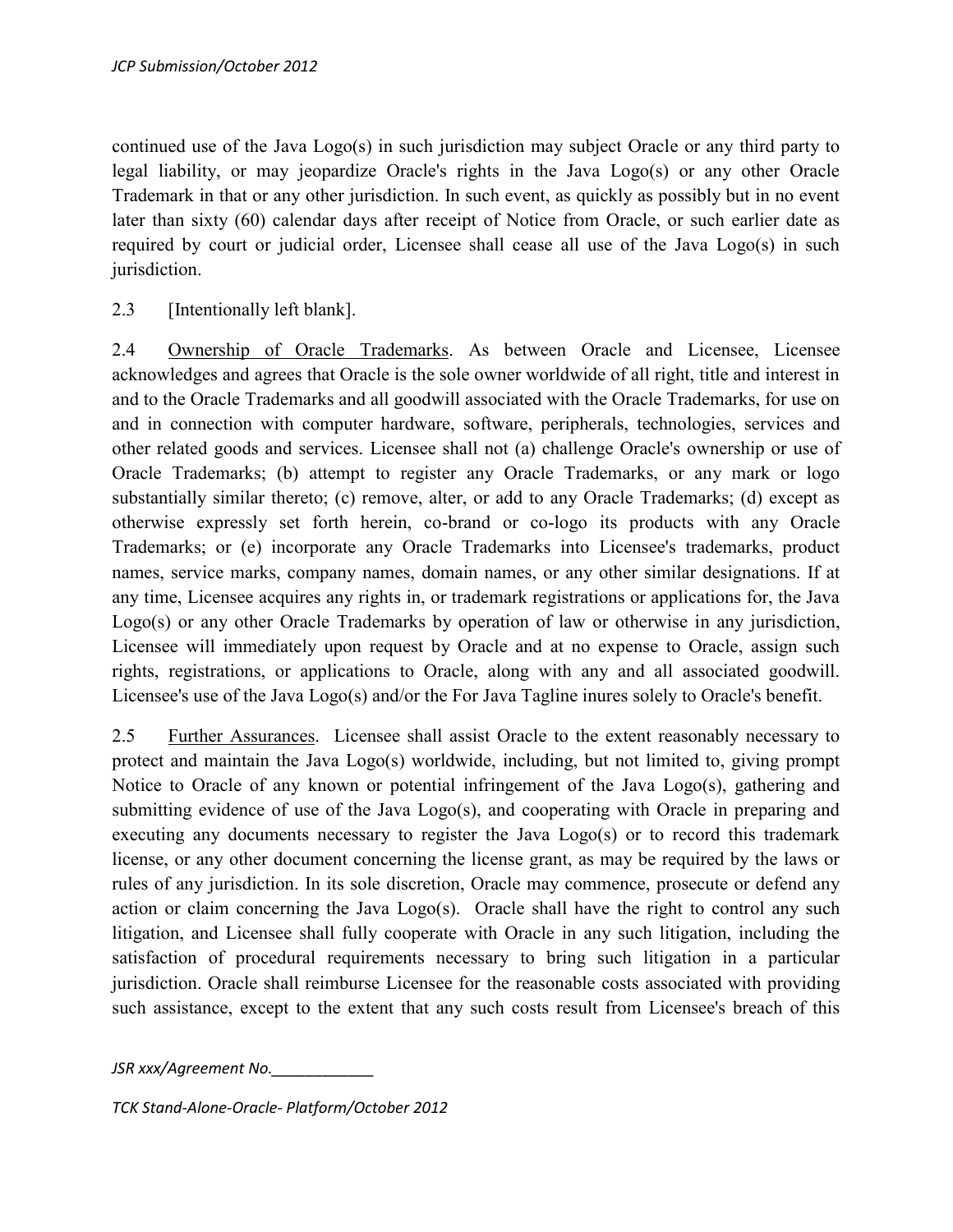License. Licensee shall not commence any action regarding the Java Logo(s), without Oracle's prior written consent which Oracle may withhold in its sole discretion.

## 2.6 Quality Requirements.

a. *Certification and Audit*. Licensee must use the Technology Compliance Logo in accordance with the terms of the SATCK. This License applies only to versions of Products that have successfully completed the compliance testing in accordance with the Java Test Suites (or Technology Compatibility Kit or TCK) as defined in the SATCK, and which otherwise fully comply with all other compliance requirements of the SATCK, including without limitation any required audit of test results.

b. *Notification of Testing; Records.* At least thirty (30) days prior to Licensee's distribution of the first copy of each release of a Product bearing the Technology Compliance Logo, Licensee shall provide Notice to Oracle certifying that such Product has successfully completed the compliance testing in accordance with the Java Test Suites (or Technology Compatibility Kit or TCK) and otherwise fully complies with all other compliance requirements of the SATCK. Licensee shall keep written records of such compliance testing, including without limitation results of such compliance testing or required audit results, for the term of this License plus two (2) years thereafter, and make such records available to Oracle promptly upon written request.

c. *Inspection*. Upon thirty (30) days Notice by Oracle no more than two (2) times per calendar year, Licensee shall permit Oracle or its authorized representative to inspect and test any Product with which the Technology Compliance Logo is used to ensure that such Product meets the compliance requirements of the SATCK.

d. *Notice of Noncompliance*. Licensee shall give prompt Notice to Oracle of any complaint or other indication by any customer or other third party that any Product bearing the Technology Compliance Logo may not meet the compliance requirements of the SATCK or any other requirement of the SATCK or this License.

e. *Reputation and Industry Standards*. In addition to the other quality requirements set forth in this Section 2.6, Licensee shall maintain the quality of the Product on or in connection with which it uses the Java Logo(s) in a manner consistent with all terms, conditions and requirements set forth in this License and the SATCK and at a level that meets or exceeds Licensee's overall reputation for quality and that is at least commensurate with industry standards. All Product shall comply with all local and government regulations and requirements of the jurisdiction into which such Product is sold.

*JSR xxx/Agreement No.\_\_\_\_\_\_\_\_\_\_\_\_*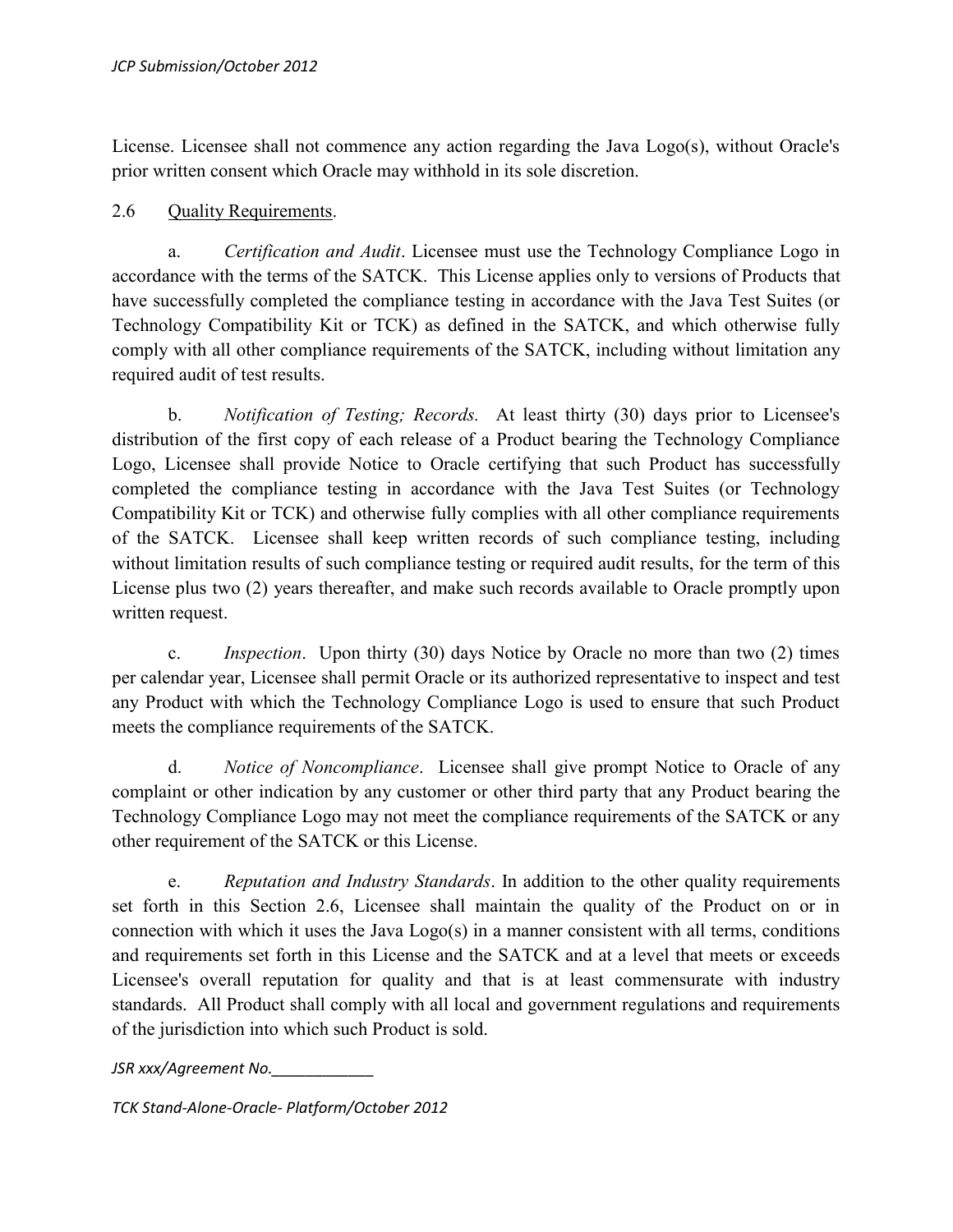### 2.7 Java Logo Usage, Location and Attribution.

a. *Artwork*. Licensee must use the Java Logo(s) only in the exact form of approved camera-ready artwork or electronic artwork received from Oracle or Oracle's designee.

b. *Guidelines*. Licensee's use of the Java Logos and all other Oracle Trademarks shall comply with the then current Java Trademark Guidelines, which Oracle may modify from time to time.

c. *Display*. Wherever Licensee displays a Java Logo, it must also display its own corporate name and logo, and shall display the Java Logo (i) in a size and style less prominent than, and separately from any of, Licensee's own names, marks or logos, (ii) separately from any other name, mark or logo, (iii) accompanied by a TM or ® symbol if incorporated into the artwork received from Oracle or its designee, and (iv) when using the Technology Compliance Logo, in such a manner that it is clear that the Technology Compliance Logo refers only to the specific Product which has met the compliance requirements of the SATCK and not any other product of Licensee or any third party. Specifically, when the Product with which the Technology Compliance Logo is used is bundled with other Licensee or third-party products that do not meet the compliance requirements of the SATCK, Licensee shall always display the Technology Compliance Logo in such a manner that it is clear, in Oracle's sole discretion, that the Technology Compliance Logo refers only to Product (that has met the compliance requirements) and not to any product in the bundle which has not met the compliance requirements. In no event can Licensee use the Compatibility Logo with a Product that includes or is used, marketed or distributed in connection with an implementation of a Java specification if such implementation has not passed Oracle's Java test suites in compliance with Oracle's compatibility requirements.

d. *Placement*. Licensee shall display the Technology Compliance Logo(s): (i) on external Product packaging, on the accompanying documentation and any media containing the Product (disk, CD-ROM, tape, etc.); (ii) on web pages featuring information about the Product, in GIF images that point to the current Oracle page on Java Technologies (http://www.java.com) via hypertext link; (iii) on splash screens appearing upon launch of the Product, the launch of the Java virtual machine and the start-up of Java technology-based applications and on general Product information screens (e.g., "About", "Help", "Info", and any menu for Java applications; (iv) on tangible marketing collateral featuring the Product including advertisements, direct mail, web pages, retail store displays, brochures and datasheets; and (v) v) on the front of the hardware or device or, for laptops, in the space below the keyboard .

*JSR xxx/Agreement No.\_\_\_\_\_\_\_\_\_\_\_\_*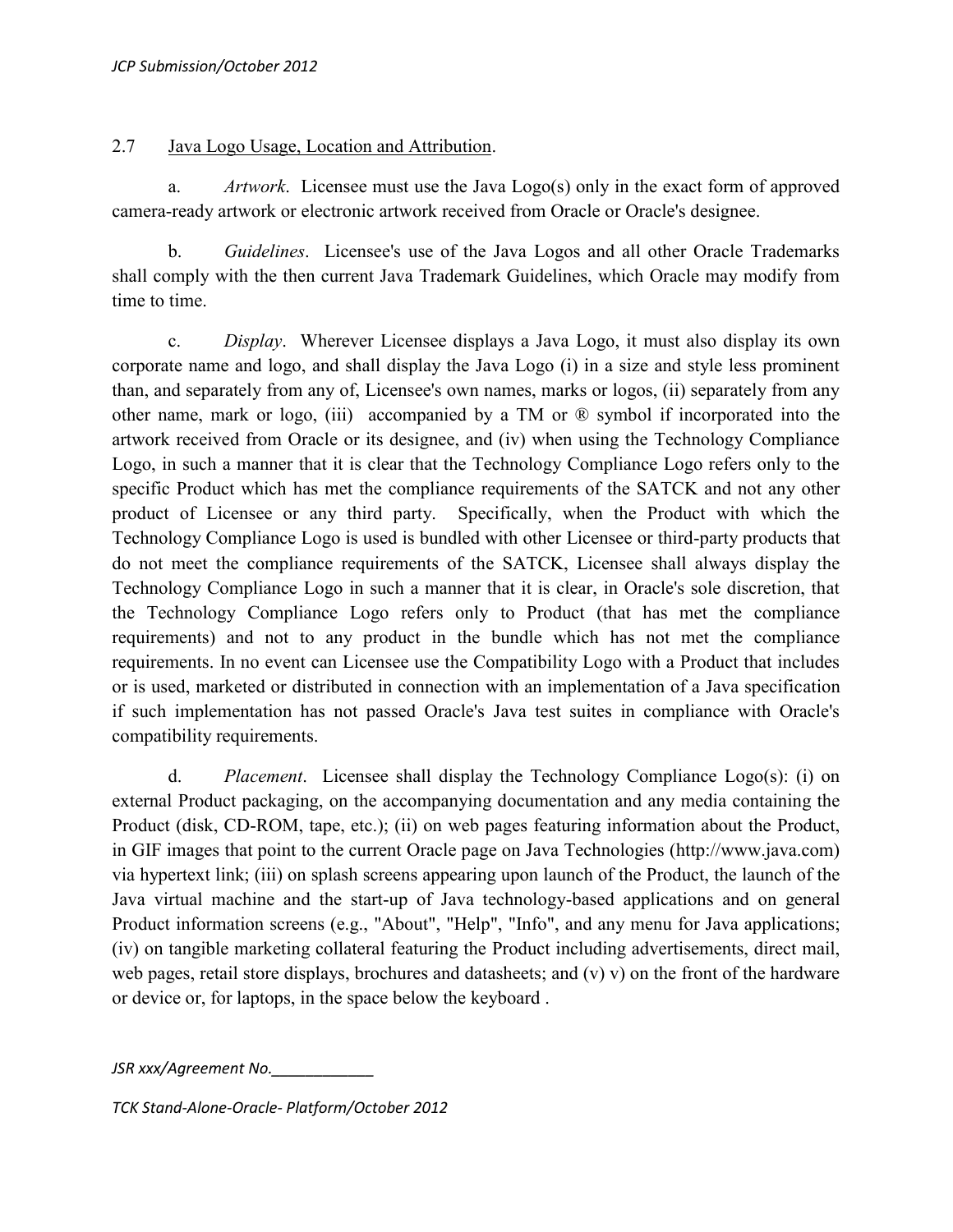e. *Pre-FCS Use*. Licensee may begin use of the Technology Compliance Logo(s) in advance of FCS of a Licensee Product to begin production packaging and preparation, however Licensee may not distribute Product with the Technology Compliance Logo(s) without otherwise complying with the terms of this License, including but not limited to, the quality requirements set forth in Section 2.6 above.

f. *Legend*. Licensee shall legibly display the following trademark legend on all materials in or on which Licensee displays the Java Logo(s) and/or the For Java Tagline: "Java is a registered trademarks of Oracle and/or it affiliates ." Where space on such materials does not permit the foregoing legend to be legibly reproduced, Licensee shall legibly display the following trademark legend: "Java is a trademark of Oracle."

**3.0 DISCLAIMER OF WARRANTY.** Oracle licenses the Java Logo(s) to Licensee on an "AS IS" basis. ORACLE MAKES NO WARRANTIES OF ANY KIND RESPECTING THE JAVA LOGO(S), INCLUDING THE VALIDITY OF ORACLE'S RIGHTS IN THE JAVA LOGO(S) IN ANY JURISDICTION, AND ALL REPRESENTATIONS AND WARRANTIES, INCLUDING ANY IMPLIED WARRANTY OF MERCHANTABILITY, FITNESS FOR A PARTICULAR PURPOSE OR NON-INFRINGEMENT OF THE JAVA LOGO(S) ARE HEREBY DISCLAIMED.

## **4.0 LIMITED INDEMNITY.**

4.1 In the event Licensee receives a claim of infringement with respect to the Java Logo(s) in any jurisdiction, Oracle shall at its election, and as Licensee's sole and exclusive remedy, either: (i) release Licensee from further obligation to include the Technology Compliance Logo on Products distributed in such jurisdiction until such claim is satisfactorily resolved, and/or (ii) provided Licensee is not in breach of this License, defend and indemnify Licensee with respect to such claim and pay all damages awarded by a court of competent jurisdiction, or such settlement amount negotiated by Oracle, attributable to such claim, provided that Licensee: (a) provides Notice of the claim promptly to Oracle; (b) gives Oracle sole control of the defense and settlement of the claim; (c) provides to Oracle, at Oracle's expense, all available information, assistance and authority to defend; (d) has not compromised or settled such proceeding without Oracle's prior written consent; and (e) upon Oracle's request, promptly stops using the Java Logo.

4.2 THIS SECTION 4 STATES THE ENTIRE LIABILITY OF Oracle WITH RESPECT TO INFRINGEMENT OF ANY INTELLECTUAL PROPERTY RIGHTS RELATED TO THE JAVA LOGO(S). Oracle SHALL HAVE NO OTHER LIABILITY WITH RESPECT TO

*JSR xxx/Agreement No.\_\_\_\_\_\_\_\_\_\_\_\_*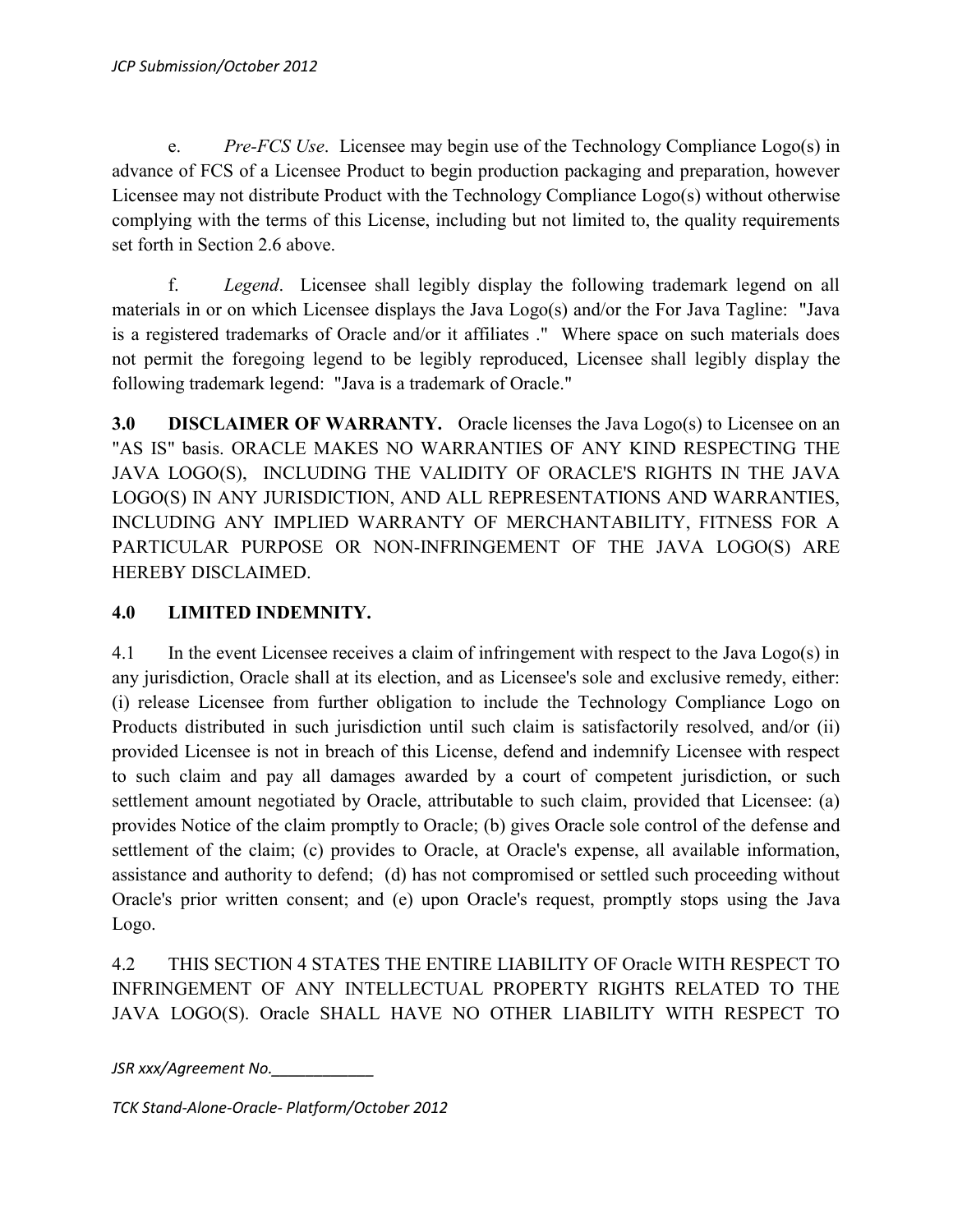# INFRINGEMENT OF INTELLECTUAL PROPERTY RIGHTS OF ANY THIRD PARTY AS A RESULT OF USE, LICENSE, OR DISTRIBUTION OF PRODUCTS OR JAVA LOGO(S).

**5.0 LIMITATION OF LIABILITY.** Except for the express undertaking to indemnify provided in Section 4, breach of the SATCK, infringement of Oracle's intellectual property rights and/or breach of Sections 2.4, 2.6, or 2.7 by Licensee:

a. Oracle's liability to Licensee for claims relating to this License, whether for breach or in tort, shall be limited to \$500 US.

b. IN NO EVENT WILL EITHER PARTY BE LIABLE FOR ANY INDIRECT, INCIDENTAL, SPECIAL, CONSEQUENTIAL OR PUNITIVE DAMAGES IN CONNECTION WITH OR ARISING OUT OF THIS LICENSE (INCLUDING LOSS OF PROFITS, USE, DATA, OR OTHER ECONOMIC ADVANTAGE), NO MATTER WHAT THEORY OF LIABILITY, EVEN IF EITHER PARTY HAS BEEN ADVISED OF THE POSSIBILITY OR PROBABILITY OF SUCH DAMAGES. FURTHER, LIABILITY FOR SUCH DAMAGE SHALL BE EXCLUDED, EVEN IF THE EXCLUSIVE REMEDIES PROVIDED FOR IN THIS LICENSE FAIL OF THEIR ESSENTIAL PURPOSE. The provisions of this Section 5.0 allocate the risks under this License between Oracle and Licensee and the parties have relied upon the limitations set forth herein in determining whether to enter into this License.

Nothing contained herein shall limit either party's recovery for breach of the SATCK.

## **6.0 TERM AND TERMINATION.**

6.1 Term. This License shall begin on the Effective Date and continue until Licensee is no longer authorized to distribute Products pursuant to the SATCK, unless earlier terminated. In addition to termination resulting from termination of the SATCK, termination is permitted for breach of this License (a) upon thirty (30) days Notice to the other party and failure to cure within such thirty (30) day period, or (b) immediately upon Notice if such breach, by its nature, cannot be remedied.

6.2 Obligations Upon Termination. Upon termination of this License, Licensee shall promptly cease use, display and distribution of all Products and materials containing the Java Logo(s) and/or the For Java Tagline. All rights and licenses granted to Licensee shall terminate upon such termination.

*JSR xxx/Agreement No.\_\_\_\_\_\_\_\_\_\_\_\_* 6.3 No Liability for Expiration or Lawful Termination. Neither party shall have the right to recover damages or to indemnification of any nature, whether by way of lost profits,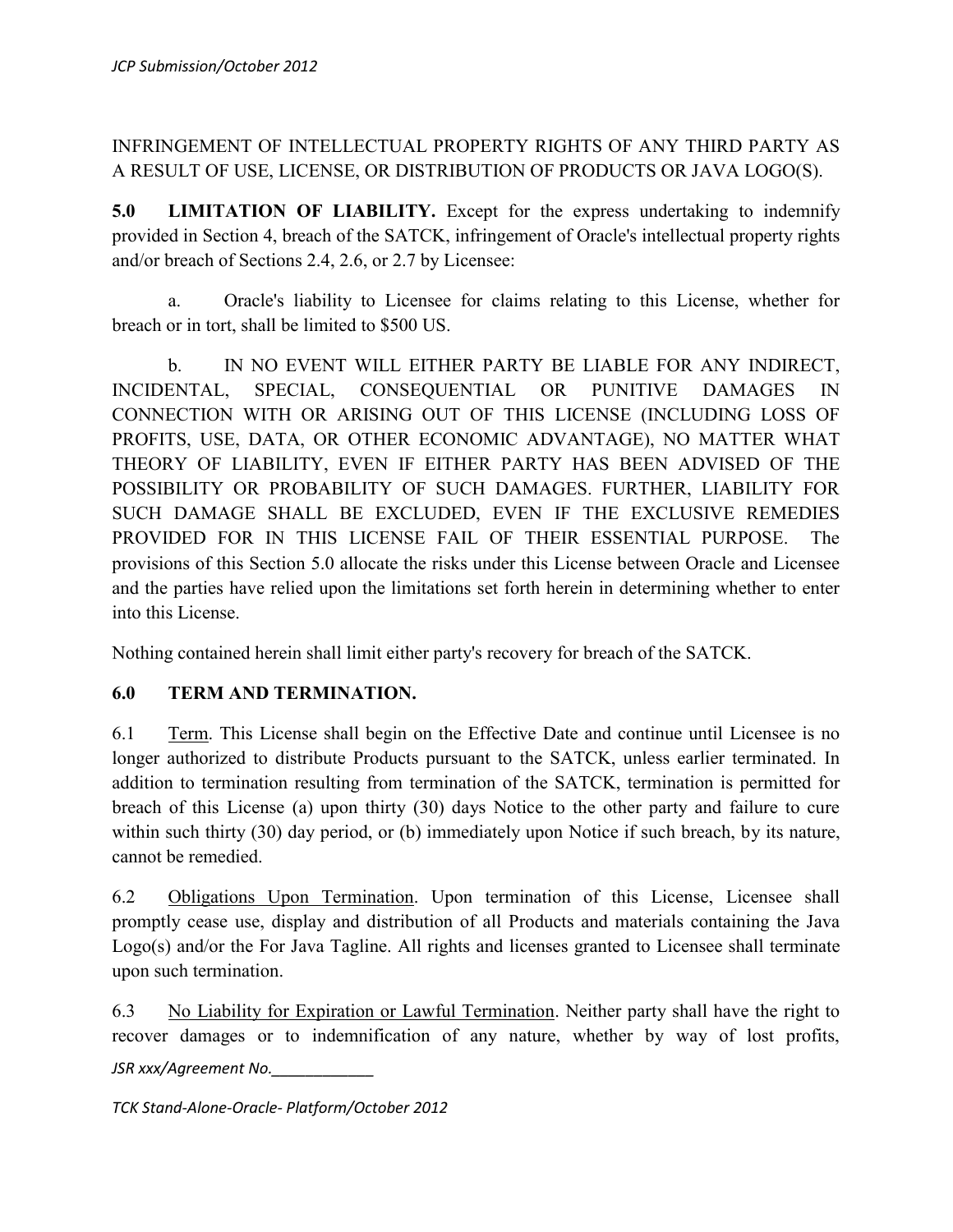expenditures for promotion, payment for goodwill or otherwise made in connection with the business contemplated by this License, due to the expiration or permitted or lawful termination of this License. EACH PARTY WAIVES AND RELEASES THE OTHER FROM ANY CLAIM TO COMPENSATION OR INDEMNITY FOR TERMINATION OF THE BUSINESS RELATIONSHIP UNLESS TERMINATION IS IN MATERIAL BREACH OF THIS LICENSE.

6.4 No Waiver. The failure of either party to enforce any provision of this License shall not be deemed a waiver of that provision. The rights of Oracle under this Section 6.0 are in addition to any other rights and remedies permitted by law or under this License.

6.5 Survival. The parties' rights and obligations under Sections 2.4, 2.5, 2.6(b), 3.0, 4.0, 5.0, 6.2, 6.3, 6.4, 6.5, 6.6 and 7.0 shall survive termination of this License.

6.6 Irreparable Harm. Notwithstanding the limitation of liability set forth in Section 5.0 above, Licensee agrees that a material breach of Section 2.0, 6.2 or 7.6 is likely to cause irreparable harm to Oracle, the extent of which would be difficult to ascertain and for which damages would not be an adequate remedy. Therefore, in addition to its rights and remedies otherwise available at law, including, without limitation, the recovery of damages for breach of this License, Oracle shall be entitled to (a) immediate equitable relief, specifically including, but not limited to, both interim and permanent restraining orders and injunctions, and (b) to such other and further equitable relief as the court may deem proper under the circumstances.

#### **7.0 MISCELLANEOUS.**

7.1 Notices. All written notices required by this License must be delivered in person or by means evidenced by a delivery receipt and will be effective upon receipt by the persons at the addresses specified below.

| Oracle                                        | Licensee |
|-----------------------------------------------|----------|
| Oracle America, Inc.                          |          |
| 500 Oracle Parkway                            |          |
| Redwood Shores, California, USA 94065         |          |
| Attn.: Java Software Vice President, Sales    |          |
| cc: Commercial Group Legal                    |          |
| JSR xxx/Agreement No.                         |          |
| TCK Stand-Alone-Oracle- Platform/October 2012 |          |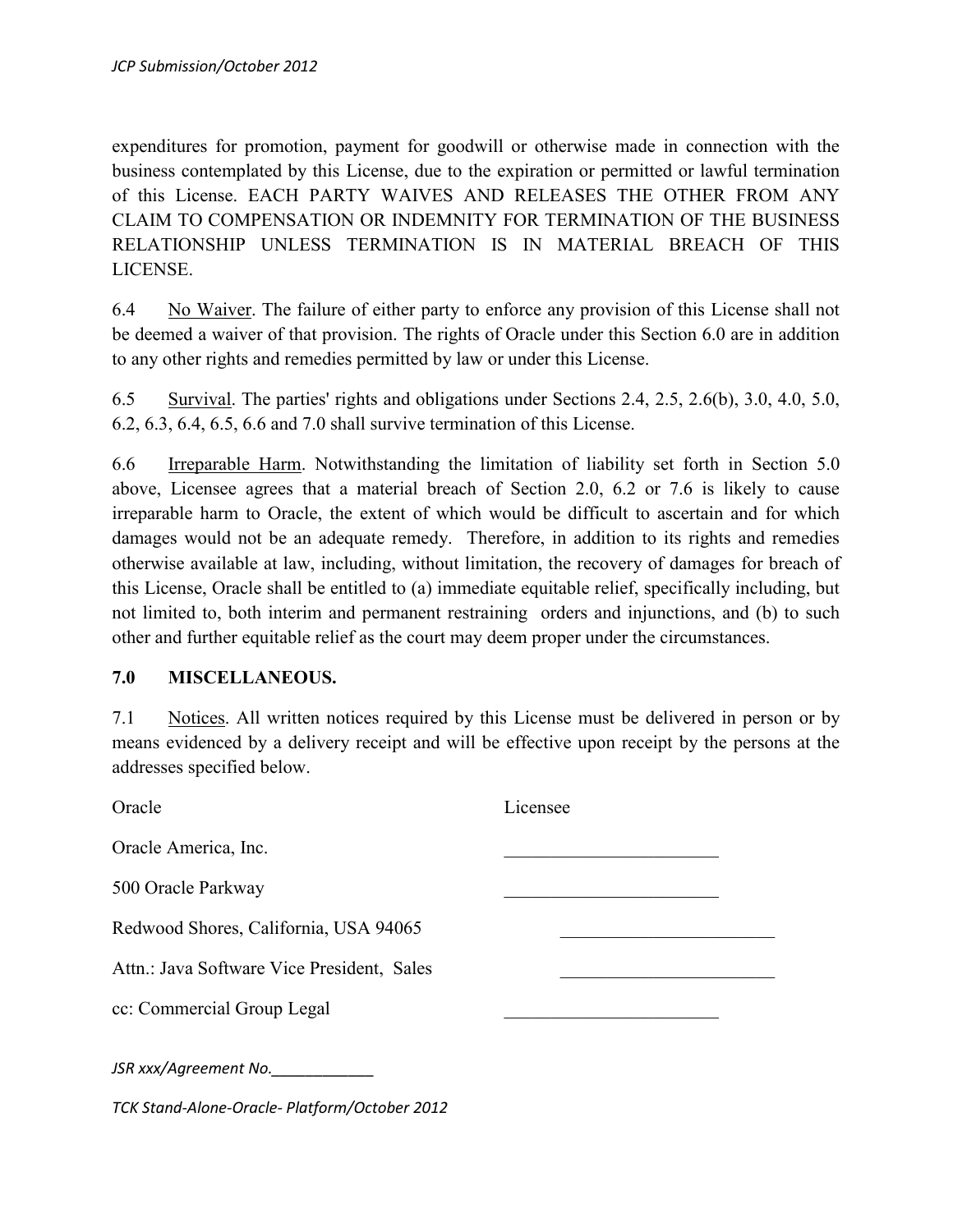cc: Trademarks Legal

7.2 Partial Invalidity. If any of the above provisions are held to be in violation of applicable law, void, or unenforceable in any jurisdiction, then such provisions are herewith waived or amended to the extent necessary for the License to be otherwise enforceable in such jurisdiction. However, if in Oracle's opinion deletion or amendment of any provisions of the License by operation of this paragraph unreasonably compromises the rights or increase the liabilities of Oracle or its licensors, Oracle reserves the right to terminate the License.

7.3 Language. This License is in the English language only, which language shall be controlling in all respects, and all versions of this License in any other language shall be for accommodation only and shall not be binding on the parties to this License. All communications and notices made or given pursuant to this License, and all documentation and support to be provided, unless otherwise noted, shall be in the English language.

7.4 Governing Law. This License is made under and shall be governed by and construed under the laws of the State of California and controlling U.S. federal law, regardless of its choice of laws provisions. Licensee and Oracle agree that any action arising out of this License shall be brought in the U.S. District Court for the Northern District of California or the California Superior Court, County of San Francisco, or County of Santa Clara, as applicable; and Licensee and Oracle submit exclusively to the personal jurisdiction and venue of such Courts.

7.5 Disclaimer of Agency. The relationship created hereby is that of licensor and licensee and the parties hereby acknowledge and agree that nothing herein shall be deemed to constitute Licensee as a franchisee of Oracle. Licensee hereby waives the benefit of any state or federal statutes dealing with the establishment and regulation of franchises.

7.6 Assignment. Licensee may only assign this License in conjunction with an assignment of the Agreement. The limitations on assignment set forth in the SATCK applicable to the Licensee shall apply to any assignment of this License sought by Licensee and are incorporated herein by reference. Notwithstanding the foregoing or anything to the contrary in the SATCK. Oracle may assign or transfer its rights or obligations hereunder without the consent of Licensee.

7.7 Construction. Any law or regulation which provides that the language of a contract shall be construed against the drafter shall not apply to this License.

7.8 Section References. Any reference contained herein to a section of this License shall be meant to refer to all subsections of the section.

*JSR xxx/Agreement No.\_\_\_\_\_\_\_\_\_\_\_\_* 7.9 Complete Understanding. This License constitutes and express the final, complete and exclusive agreement and understanding between the parties with respect to the Java Logo(s) and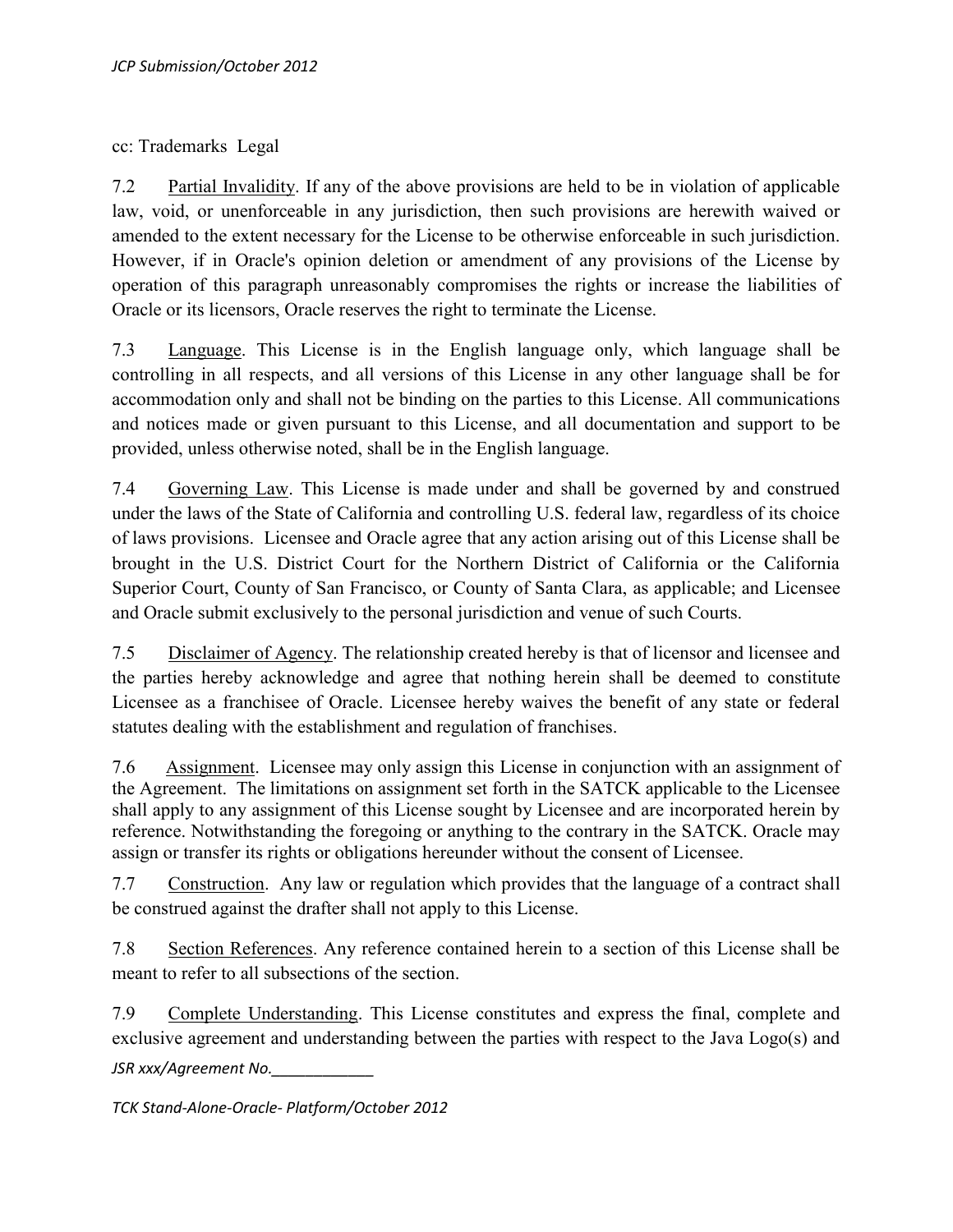the For Java Tagline and supersedes all previous communications, representations or agreements, whether written or oral, with respect thereto. This License may not be modified, amended, rescinded, canceled or waived, in whole or part, except by a written instrument signed by the parties.

IN WITNESS WHEREOF, the parties have caused this License to be executed by their duly authorized representatives.

| Oracle America, Inc.: | Licensee:           |  |
|-----------------------|---------------------|--|
|                       | By: $\qquad \qquad$ |  |
| Name:                 | Name:               |  |
| (Print or Type)       | (Print or Type)     |  |
| Title:                | Title:              |  |
| Date:                 | Date:               |  |

*JSR xxx/Agreement No.\_\_\_\_\_\_\_\_\_\_\_\_*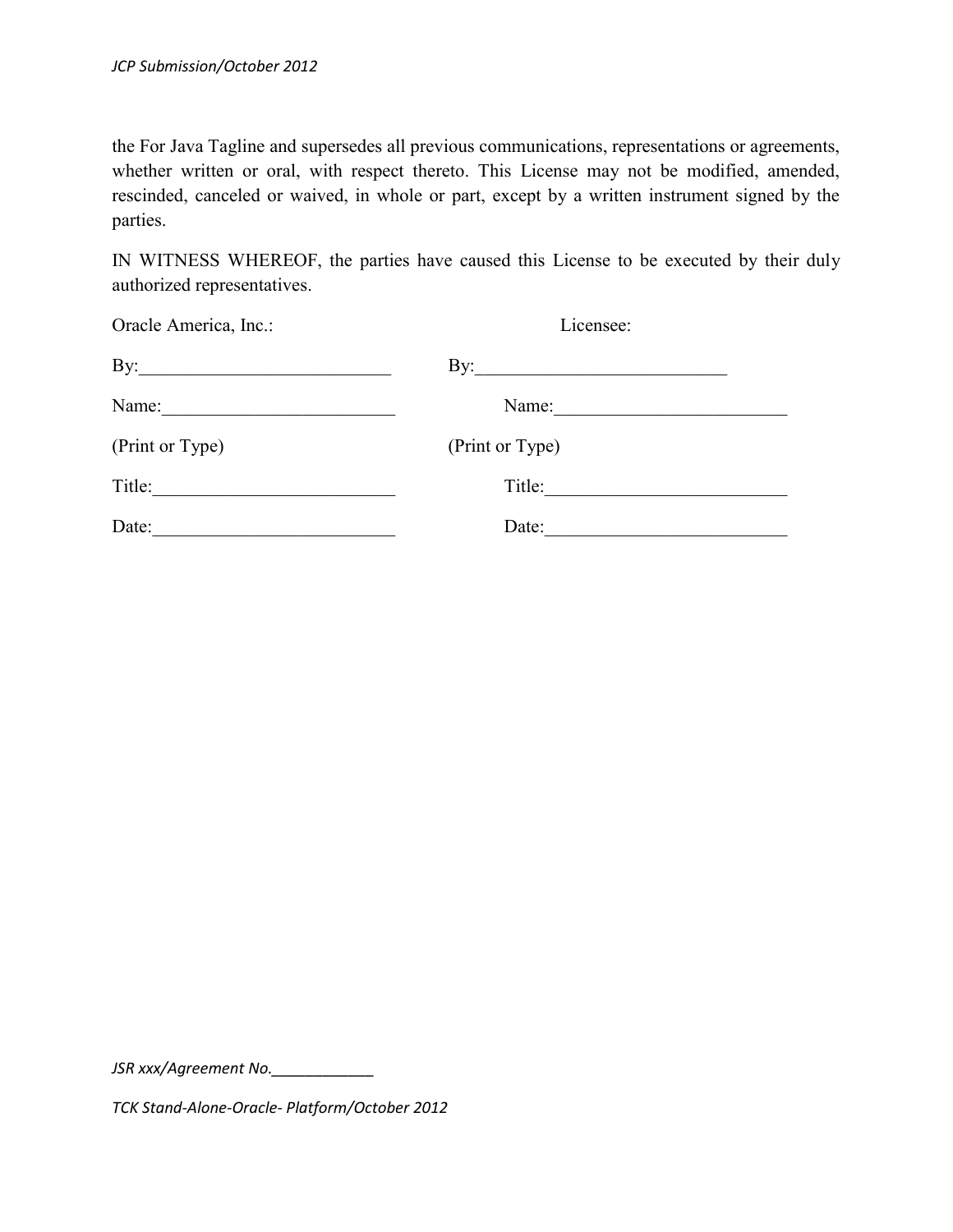#### **Attachment A**

Technology Compliance Logos

(all artwork to be provided by Oracle)

For the Java Platform, Micro Edition (all configurations and profiles): Java Powered

For the Java Platform, Standard Edition: Java Compatible

For the Java Platform, Enterprise Edition: Java Compatible, Enterprise Edition

[delete whatever doesn't apply or include whatever does apply]



*JSR xxx/Agreement No.\_\_\_\_\_\_\_\_\_\_\_\_*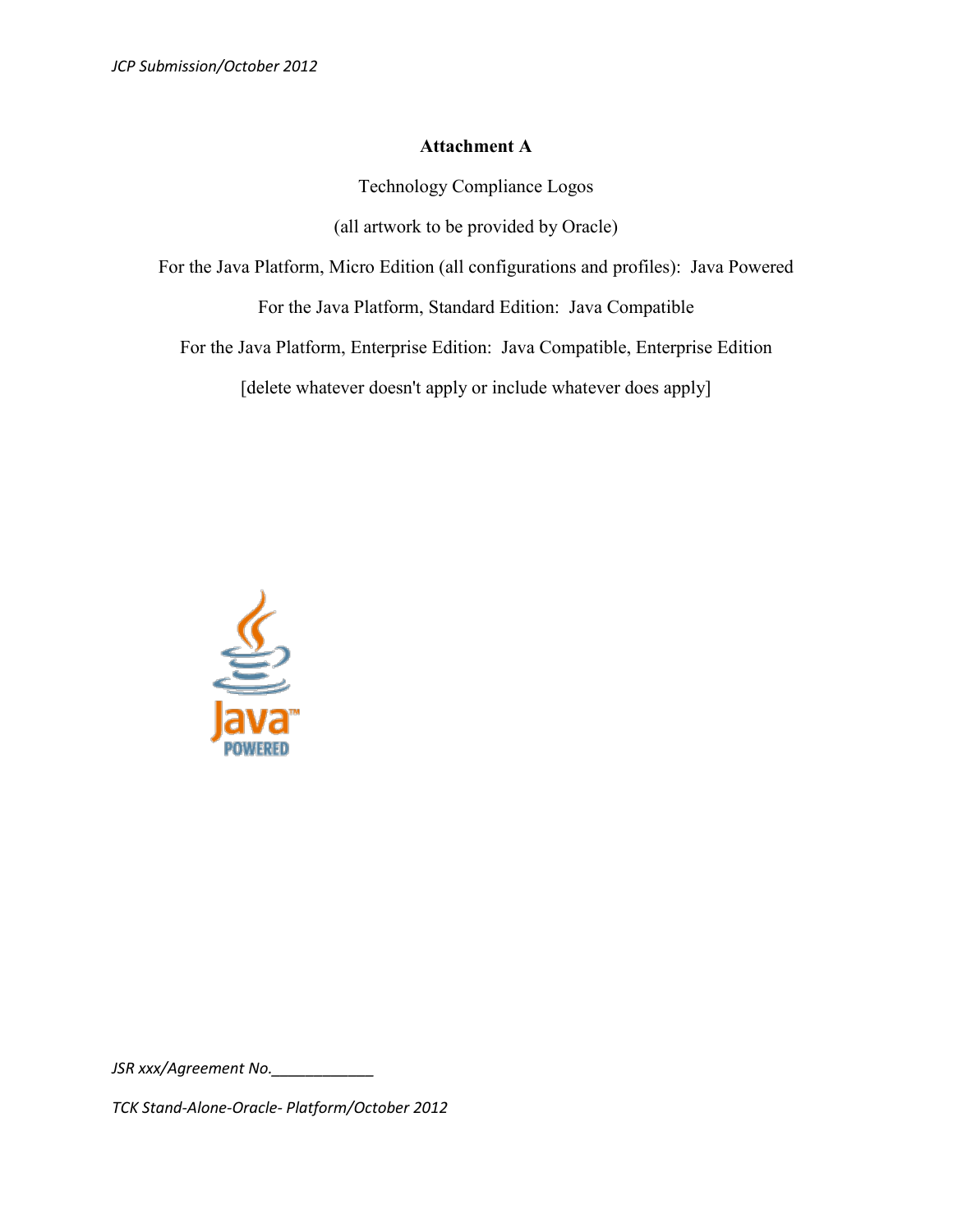*JCP Submission/October 2012*

#### **Attachment B**

Java Licensee Logo

(all artwork to be provided by Oracle)



*JSR xxx/Agreement No.\_\_\_\_\_\_\_\_\_\_\_\_*